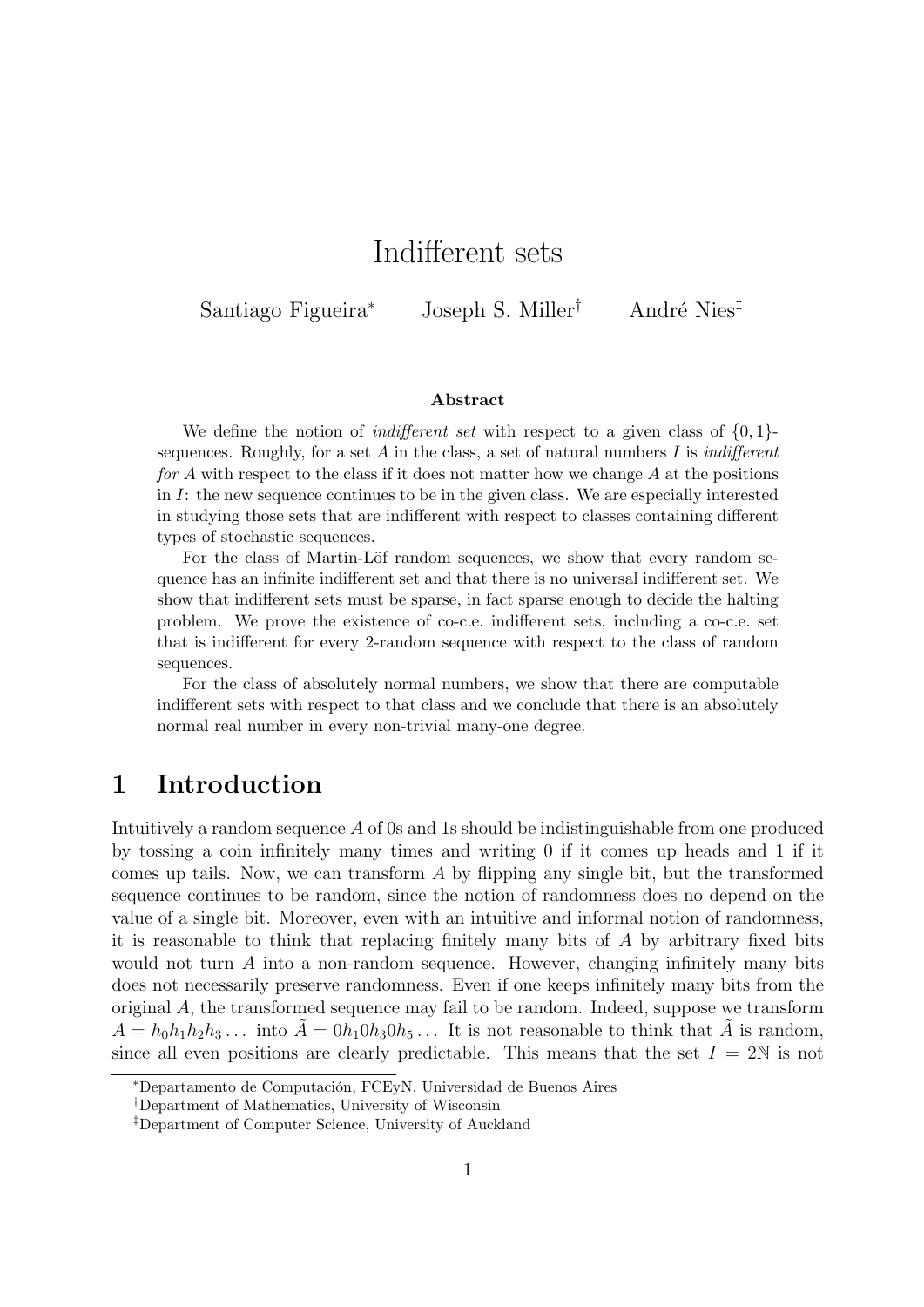*indifferent* for A, in the sense that it is not true that every B that agrees with A on the positions of  $N \setminus I$  is also random. Here, the problem seems to be that the set I of even numbers is not sparse enough. On the other hand, any finite set  $D$  is indifferent for  $A$ , because every B that agrees with A on all the positions of  $\mathbb{N} \setminus D$  is also random.

Let us give a formal definition of the notion of indifferent set. For any  $A, B \in 2^{\omega}$  and a further  $X \subseteq \mathbb{N}$ , we say that A agrees with B on X if  $A(x) = B(x)$  for every  $x \in X$ . Then the sequence A is the same as B except, perhaps, at the positions not in X.

**Definition 1.** For a class  $C \subseteq 2^{\omega}$ , a set  $A \in C$  and a further set  $I \subseteq \mathbb{N}$ , we say that I is indifferent for A with respect to C if each set B that agrees with A on  $\mathbb{N} \setminus I$  is also in C. In this case, we also say that I is C-indifferent for A. We just say that I is C-indifferent if it is indifferent for some  $A \in \mathcal{C}$ , and when the class  $\mathcal C$  is clear from the context, we simply say that I is *indifferent*.

In this paper we tackle some questions related to the existence of indifferent sets and we investigate some of their computability theoretic properties. We are especially interested in studying those sets that are indifferent with respect to the class of Martin-Löf random sequences, but we also analyze indifferent sets with respect to a much larger class: the absolutely normal numbers.

In Section [3](#page-3-0) we give some general examples of indifferent sets with respect to some common notions of Computability Theory.

In Section [4](#page-5-0) we answer the first fundamental question of whether there are infinite indifferent sets with respect to the class of Martin-Löf random sequences. More specifically, in Corollary  $10$  we prove that every random  $A$  has an  $A'$ -computable infinite indifferent set. Taking A Martin-Löf random and low, this implies that there is an infinite  $\Delta_2^0$  set I that is indifferent for a  $A$ . In Theorem [11](#page-7-1) we show that  $I$  may be chosen in such a way that every set B that agrees with A on  $\mathbb{N} \setminus I$  is  $GL_1$  and in Theorem [13](#page-9-0) we prove that, roughly speaking, the set  $I$  may also contain blocks of every length. This last result may seem contrary to our intuition that an indifferent set I should be sparse, since it is not necessary for every two single elements of I to be very far apart one from the other. We also prove that there is no single universal indifferent set: Theorem [14](#page-9-1) shows that for every indifferent  $I$  there is a random for which  $I$  is not indifferent.

As we mentioned above, one suspects that indifferent sets must be sparse in some way. Section [5](#page-10-0) makes this precise. Let  $I$  be an infinite set and view it as the range of a strictly increasing function  $p: \mathbb{N} \to \mathbb{N}$ . Theorem [16](#page-11-0) states that if I is a co-c.e. indifferent set (the existence of these sets is shown in Section  $6$ , then p dominates every partial recursive function, so I is quite sparse. Dropping the condition that I is co-c.e., we can still show that function  $n \mapsto p(n^2)$  dominates every partial recursive function. From this, we conclude in Corollary [18](#page-12-0) that p dominates every total recursive function (so I is *dominant*) and that  $I \geq_T \emptyset'.$ 

Once we know that there are infinite indifferent sets in  $\Delta_2^0$ , a natural question is whether there are, for instance, c.e. or co-c.e. indifferent sets with respect to the class of Martin-Löf random sequences. No c.e. set can be dominant, ruling out one possibility. Section  $6$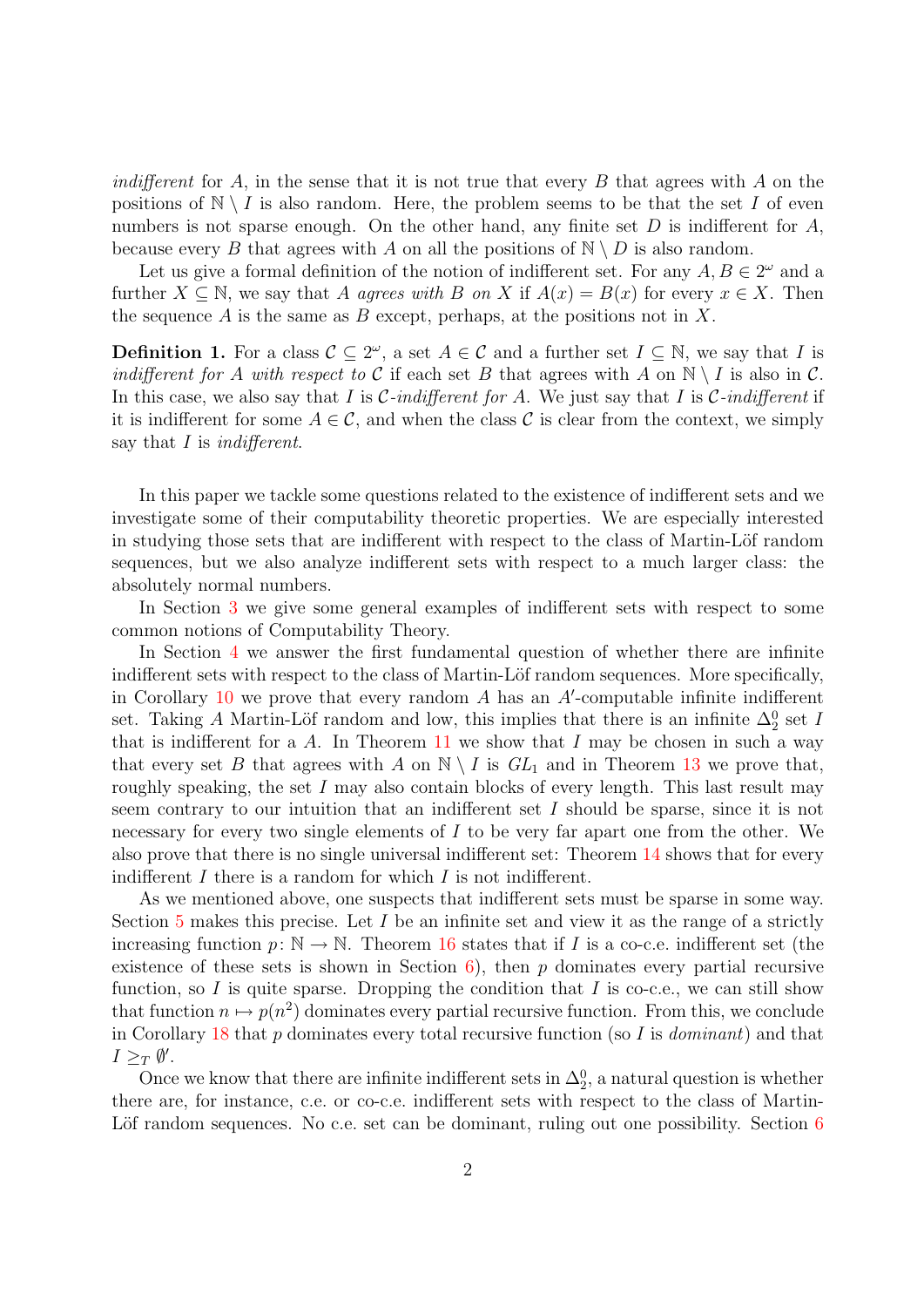explores co-c.e. indifferent sets. In Theorem  $19$  it is shown that every low Martin-Löf random sequence has a co-c.e. indifferent set and in Corollary [23](#page-16-0) we show that there is a co-c.e. set indifferent for every 2-random sequence (still with respect to the class of Martin-Löf random sequences), hence for almost every sequence.

In Section [7](#page-17-0) we turn our attention to the class of absolutely normal reals, a notion of randomness much weaker than Martin-Löf randomness. Absolutely normal reals are those that satisfy the law of large numbers, in a generalized sense (see page [20](#page-18-0) for the formal definition). Using a proof technique similar to the one used for the proof of Theorems [11](#page-7-1) and [21,](#page-14-0) we conclude in Corollary  $25$  that there is a computable set I that is indifferent for a computable A with respect to the class of absolutely normal reals. This implies that there are absolutely normal reals in every non-trivial many-one degree (Corollary [26\)](#page-20-1), a situation that is clearly false for Martin-Löf randomness.

## 2 Basic definitions

In general, we use the notation and terminology adopted by Robert I. Soare in [\[14\]](#page-21-0) and we follow the terminology created by him for  $\Sigma_n^0$ ,  $\Pi_n^0$  and  $\Delta_n^0$  sets [\[15,](#page-21-1) [16\]](#page-21-2).

If A is a set of natural numbers then  $A(x) = 1$  if  $x \in A$ ; otherwise  $A(x) = 0$ . For  $A \subseteq \mathbb{N}$ , A denotes  $\mathbb{N} \setminus A$ . We denote by  $A \restriction n$  the string of length n that consists of the bits  $A(0) \dots A(n-1)$ . For  $n_0, \dots, n_k$  different numbers in  $\{0, \dots, |\sigma| - 1\}$  and  $h_0, \ldots, h_k \in \{0, 1\}$  we denote by  $\sigma[n_0 \leftarrow h_0, \ldots, n_k \leftarrow h_k]$  the string  $\tau$  of length  $|\sigma|$  such that  $\tau(n) = \sigma(n)$  if  $n \notin \{n_0, \ldots, n_k\}$  and  $\tau(n_i) = h_i$  for all  $i \in \{0, \ldots, k\}$ .

For  $\sigma \in 2^{<\omega}$  and  $X \in 2^{\omega}$  we write  $\sigma \prec X$  to mean that  $\sigma$  is a prefix of X. For  $\sigma \in 2^{<\omega}$ , let  $[\sigma]^\preceq = \{X \in 2^\omega \colon \sigma \prec X\}$  be the basic open set generated by  $\sigma$ .

Let  $V_{e,s} = \{\sigma : |\sigma| \leq s \wedge (\exists \rho \in W_{e,s}) \rho \preceq \sigma\}$  and  $P_{e,s} = \{\sigma : |\sigma| = s \wedge \sigma \notin V_{e,s}\}\$ , where  $W_e$ is the e-th c.e. set. Then the e-th  $\Sigma_1^0$ -class  $\mathcal{V}_e$  and the e-th  $\Pi_1^0$ -class  $\mathcal{P}_e$  will be represented by  $(V_{e,s})$  and  $(P_{e,s})$  respectively, so that  $\mathcal{V}_e = \bigcup_s [V_{e,s}]^{\preceq}$  and  $\mathcal{P}_e = \bigcap_s [P_{e,s}]^{\preceq}$ .

Let  $\mathcal{C} \subseteq 2^{\omega}$  and  $\sigma \in 2^{\omega}$ . We define  $\mathcal{C} | \sigma = \{ X \in 2^{\omega} : \sigma X \in \mathcal{C} \}$ . We denote with  $\mu : 2^{\omega} \to$ R the usual Lebesgue measure in the Cantor space. Notice that  $\mu(C|\sigma) = 2^{|\sigma|}\mu(C \cap |\sigma|^{\leq}).$ We will repeatedly use the following result (a proof can be found in  $[12]$ ):

<span id="page-2-0"></span>**Lemma 2** (Lebesgue density theorem). Let C be a measurable subset of  $2^{\omega}$  with  $\mu(\mathcal{C}) > 0$ , and let  $\delta < 1$ . Then there exists  $\sigma \in 2^{<\omega}$  such that  $\mu(C|\sigma) \geq \delta$ .

A measurable set C has *density d* at X if  $\lim_{n\to\infty} \mu(C|(X \restriction n)) = d$ . Define

 $\phi(\mathcal{C}) = \{X \in 2^{\omega} : \mathcal{C} \text{ has density } 1 \text{ at } X\}.$ 

<span id="page-2-1"></span>For Theorem [22](#page-15-0) we will also use the following result (see also [\[12\]](#page-21-3) for a proof):

**Lemma 3** (Full Lebesgue density theorem). If C is measurable then so is  $\phi(\mathcal{C})$  and

$$
\mu((\mathcal{C}\setminus \phi(\mathcal{C}))\cup (\phi(\mathcal{C})\setminus \mathcal{C}))=0.
$$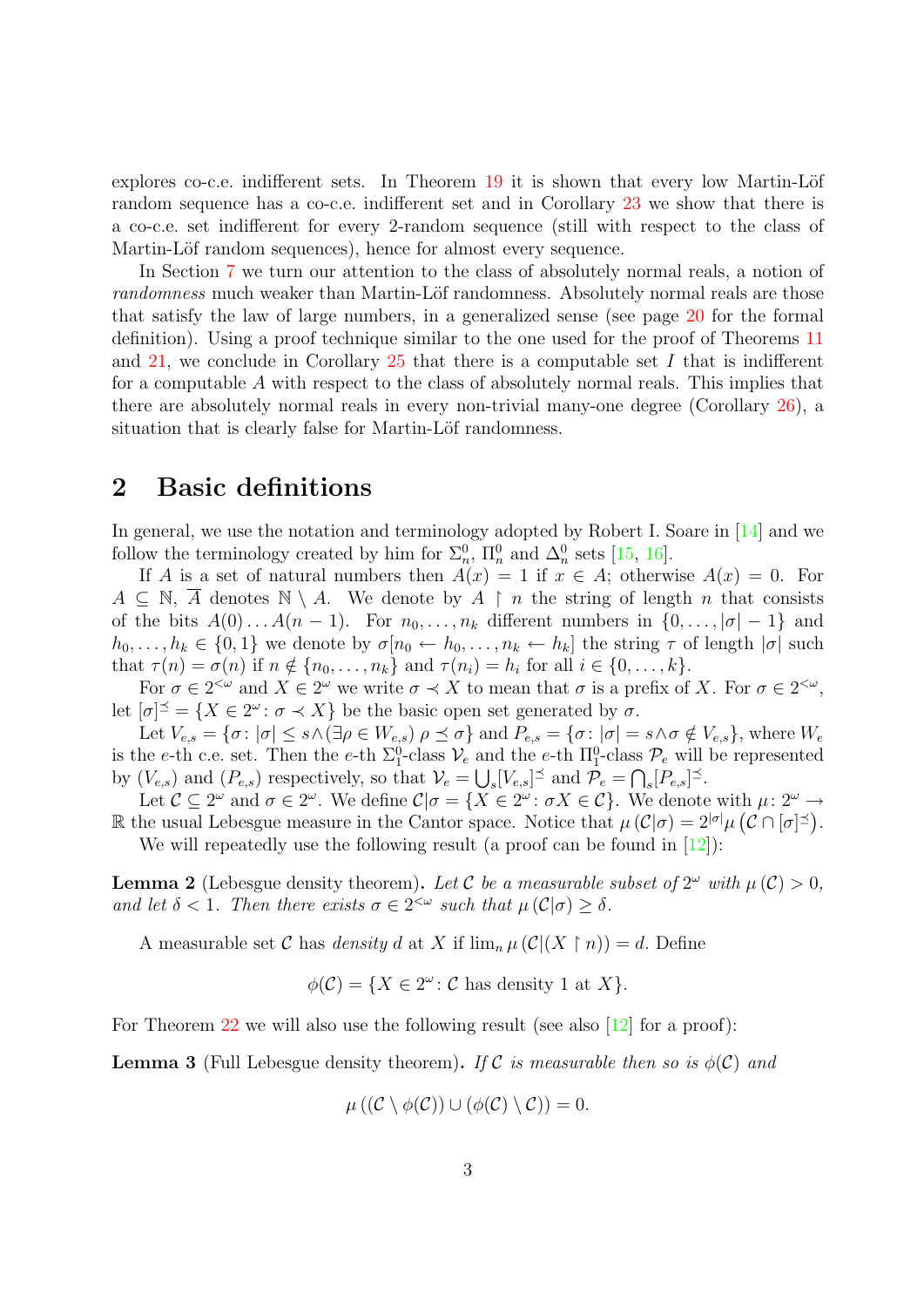A machine M is *prefix-free* if the domain of M is an antichain under the prefix relation of strings, that is, if  $\sigma$  is in the domain of M then no proper extension may also be in it. Let  $(M_d)_{d\in\mathbb{N}}$  be an effective listing of all prefix-free machines. The universal prefix-free machine U is given by  $U^A(0^d 1\sigma) = M_d^A(\sigma)$ . Let  $K: 2^{<\omega} \to \mathbb{N}$  be the prefix Kolmogorov complexity, that is,

$$
K(\sigma) = \min\{|\rho| : U(\rho) = \sigma\}.
$$

Martin-Löf [\[10\]](#page-21-4) introduced a notion of randomness that has been widely accepted in the field. A ML-test is a uniformly c.e. sequence  $(G_i)_{i\in\mathbb{N}}$  of sets  $G_i \subseteq 2^{<\omega}$  such that  $\mu\left([G_i]^{\preceq}\right) \leq 2^{-i}$ . A set  $A \in 2^{\omega}$  fails the test if  $A \in \bigcap_i [G_i]^{\preceq}$ , otherwise A passes the test. A is *Martin-Löf random* if  $A$  passes each ML-test. Let MLR denote the class of Martin-Löf random sequences. In this paper we will just call them random sequences.

Schnorr [\[13\]](#page-21-5) found a characterization of the random sequences in terms of the prefix Kolmogorov complexity. This characterization is here used in place of the original definition: A is random if and only if

$$
(\exists c)(\forall n) K(A \upharpoonright n) > n - c.
$$

Hence random sets have highly incompressible prefixes. For each  $b \in \mathbb{N}$ , define

$$
R_b = \{ \sigma \in 2^{<\omega} \colon K(\sigma) \leq |\sigma| - b \}.
$$

Then it can be shown that  $\bigcap_b [R_b]^{\preceq} = 2^{\omega} \setminus \text{MLR}$  and  $\mu([R_b]^{\preceq}) \leq 2^{-b}$ . Therefore,  $(R_b)_{b \in \mathbb{N}}$ is a *universal* Martin-Löf test, and for every  $A \in \mathsf{MLR}$  there is a large enough b such that A is in the  $\Pi_1^0$ -class  $2^\omega \setminus [R_b]^\preceq$ .

Observe that any finite  $I$  is trivially indifferent for any random  $A$ . Indeed, there are  $2^{\Vert I\Vert}$  many  $B \in 2^{\omega}$  that agree with A on  $\overline{I}$  and for any such B we can compute A  $\upharpoonright n$  from B  $\upharpoonright$  n using only the values of A on I. Hence for any such B there is  $d \in \mathbb{N}$  such that  $(\forall n) K(A \upharpoonright n) \leq K(B \upharpoonright n) + d$ , and so B is also random.

### <span id="page-3-0"></span>3 Indifferent sets in general

Many classes of interest in Computability Theory are invariant over finite changes. For example, any finite variation of a computable set is also computable. Hence any finite set is indifferent with respect to the class of computable sets. And the same happens, for example with the class of non-computable or c.e. sets. The notion of *indifferent set* is really interesting when it is infinite. Therefore, all the classes that will be shown to have infinite indifferent sets are non-countable.

The following straightforward result states some simple conditions for a class  $\mathcal C$  to guarantee that every member of  $\mathcal C$  will have an infinite  $\mathcal C$ -indifferent set.

<span id="page-3-1"></span>**Proposition 4.** Let  $\mathcal{C} \subseteq 2^{\omega}$  containing no finite sets be such that for all infinite sets A and B, if  $A \in \mathcal{C}$  and  $B \subseteq A$  then  $B \in \mathcal{C}$ . Then every set of  $\mathcal C$  has an infinite  $\mathcal C$ -indifferent set.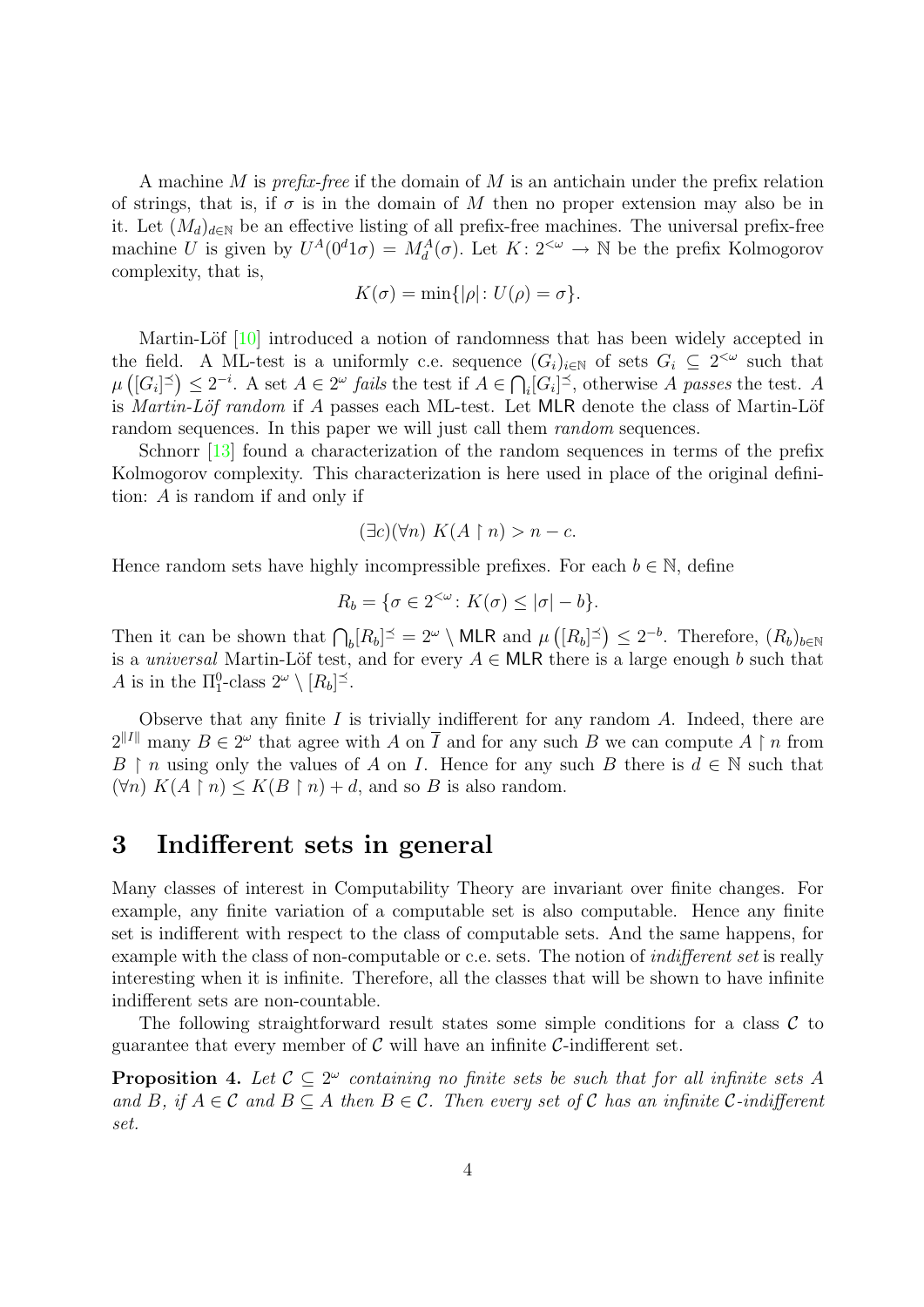*Proof.* Let  $A \in \mathcal{C}$ . Define I as any infinite set such that  $I \subseteq A$  such that  $A \setminus I$  is infinite. Let us see that I is C-indifferent for A. Suppose B agrees with A on  $\overline{I}$ . On the one hand, since  $A \cap \overline{I}$  is infinite and coincides with  $B \cap \overline{I}$  then B is also infinite. On the other hand,  $B \subseteq A$  (Take  $x \in B$ . If  $x \in \overline{I}$ , then  $x \in A$  because A and B agree on x. If  $x \in I$  then  $x \in A$  by the choice of I.) Since C is downward closed over inclusion on infinite sets, we conclude  $B \in \mathcal{C}$ .  $\Box$ 

The above proposition can be used to show some examples of indifferent sets with respect to common notions of Computability Theory. We first recall some definitions. A set is *immune* if it is infinite but contains no infinite c.e. set. If  $A = \{a_0 < a_1 < a_2 < \dots\}$ then the principal function of A,  $p_A$ , is defined as  $p_A(n) = a_n$ . An infinite set A is hyperimmune if there is no computable function f such that  $f(x) > p<sub>A</sub>(x)$  for all x. An infinite set is *dense immune* if there is no computable function f such that  $f(x) > p_A(x)$ for infinitely many x. A set A is *cohesive* if it is infinite and there is no c.e. set W such that  $W \cap A$  and  $\overline{W} \cap A$  are both infinite.

Corollary 5. Every member of the following classes has an infinite indifferent set with respect to that class:

- 1. The class of immune sets.
- 2. The class of hyperimmune sets.
- 3. The class of dense immune sets.
- 4. The class of cohesive sets.

Proof. We only have to verify that the classes enumerated satisfy the conditions of Proposition [4.](#page-3-1) It is straightforward to see that no finite set belongs to any of the listed classes and that these classes are downward closed over inclusion restricted to infinite sets.  $\Box$ 

The following result illustrates how one can slightly modify the proof of Proposition [4](#page-3-1) to show other examples of classes which admit, for each member, an infinite indifferent set.

Proposition 6. Every member of the class of non-immune infinite sets has an infinite computable indifferent set with respect to that class.

*Proof.* Suppose A is infinite and not immune. Then A contains an infinite c.e. set  $W$ . Let  $x_0, x_1, x_2, \ldots$  be a computable one-one enumeration of W. Define I as any infinite computable subset of  $\{x_{2i} : i \in \mathbb{N}\}\$ . Now, if B agrees with A on  $\overline{I}$  then B includes the infinite c.e. set  $\{x_{2i+1} : i \in \mathbb{N}\}\$ , and hence is not immune.  $\Box$ 

Yet another example is the following:

**Proposition 7.** For any c.e. W, every member of the class  $\{A : W \leq_m A\}$  has a computable infinite indifferent set with respect to that class.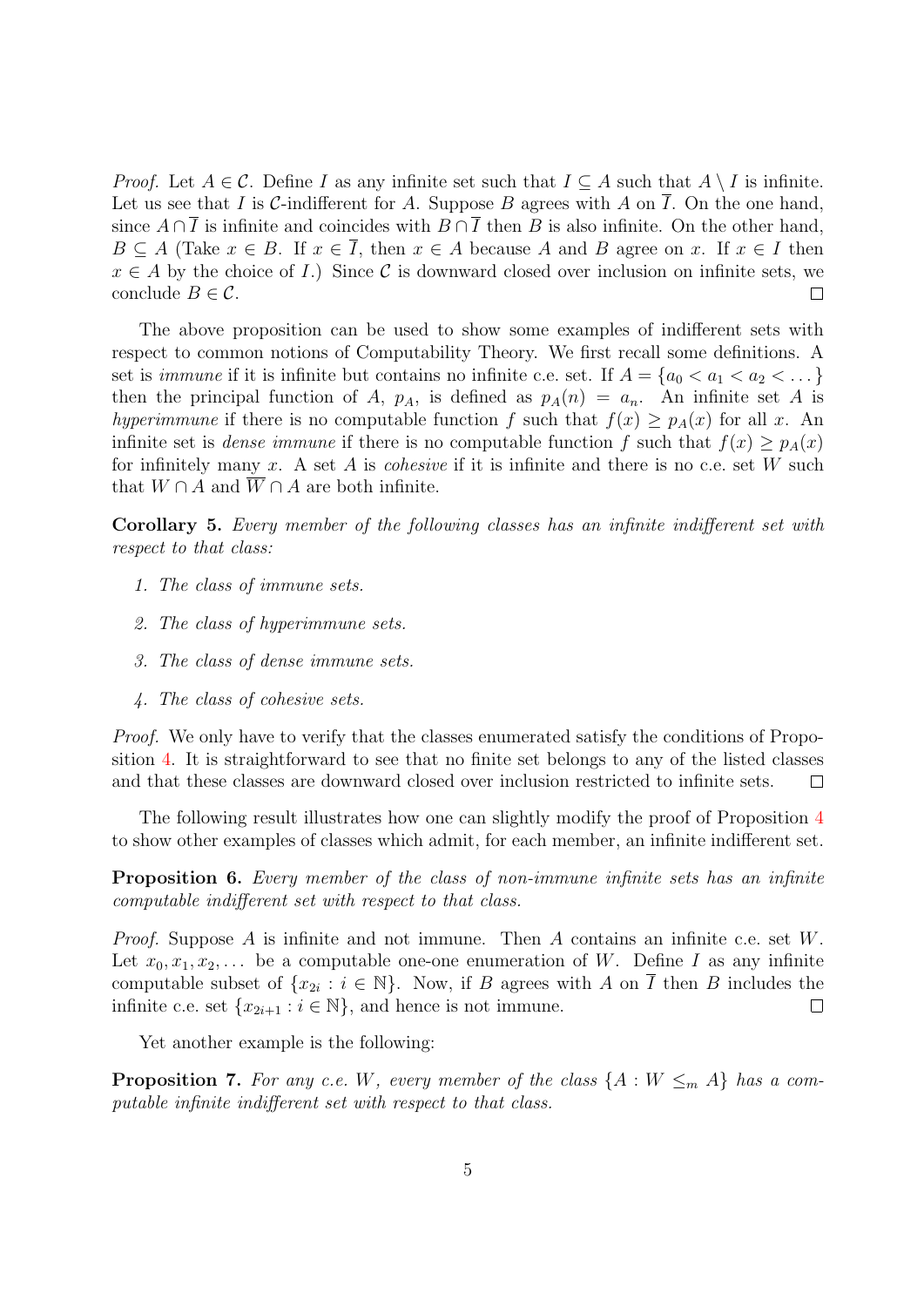*Proof.* Let W be a c.e. set and let  $C = \{A : W \leq_m A\}$ . Take  $A \in C$  and suppose f is a computable function such that  $x \in W$  iff  $f(x) \in A$  for all x.

If  $W \in \{\emptyset, \mathbb{N}\}\$  then  $W \leq_m A$  via  $g(x) = f(0)$  and therefore  $\mathbb{N} \setminus \{0\}\$ is C-indifferent for A. Suppose W is computable different from  $\emptyset$  and  $\mathbb N$  and let  $a \in W$  and  $b \notin W$ . In this case,  $W \leq_m A$  via  $g(x) = f(a)$  if  $x \in W$  and  $g(x) = f(b)$  otherwise. In this case,  $\mathbb{N} \setminus \{f(a), f(b)\}\$ is *C*-indifferent for *A*.

Finally, suppose  $f(W)$  is infinite and let  $a \in W$ . Since W is c.e.,  $f(W)$  also is, and then there is an infinite computable set  $C \subseteq f(W)$ . One can verify that  $W \leq_m A$  via  $g(x) = f(a)$  if  $f(x) \in C$  and  $g(x) = f(x)$  otherwise. In this case,  $C \setminus \{f(a)\}\$ is C-indifferent for A.  $\Box$ 

#### <span id="page-5-0"></span>4 Indifferent sets and autoreducibility

In this section we introduce the notion of autoreducibility and in Theorem [9](#page-6-0) we show that every non autoreducible set belonging to a  $\Pi_1^0$ -class  $P$  has an infinite  $P$ -indifferent set. In Proposition [8](#page-5-1) we show that no random is autoreducible  $[17]$ . This implies that every random has an indifferent set.

Trahtenbrot introduced in  $[17]$  the notion of autoreducibility. A set A is *autoreducible* if A is redundant in the sense that for each x, one can determine  $A(x)$  via queries to A other than x. More precisely, there is a Turing functional  $\Phi$  such that

$$
(\forall x) A(x) = \Phi^{A \setminus \{x\}}(x).
$$

For example, the set  $B \oplus B$  is autoreducible, for each set B. Thus, each many-one degree contains an autoreducible set, and each c.e. many-one degree contains a c.e. autoreducible set. However, not all c.e. sets are autoreducible, as Ladner [\[8\]](#page-21-7) showed that there is a non autoreducible c.e. set of degree  $0'$ .

Our intuition is that being random is incompatible with having redundancy. Random sets live up to our expectations here. Trahtenbrot [\[17\]](#page-21-6) showed that no Kolmogorov– Loveland stochastic sequence can be autoreducible, hence no random sequence can be. We prove this for completeness.

<span id="page-5-1"></span>**Proposition 8.** Suppose there is an infinite computable set B and a functional  $\Phi$  such that  $A(x) = \Phi^{A \setminus \{x\}}(x)$  for all  $x \in B$ . Then A is not random.

*Proof.* For simplicity, assume that  $0 \in B$ . Let  $u_i$  be the use of  $\Phi^{A \setminus \{i\}}(i)$ . Let  $b_0 = 0$  and  $b_{i+1} = \min\{b \in B : b > \max(u_i, b_i)\}\$ and let  $\sigma_i = A(b_i + 1) \dots A(b_{i+1} - 1)$ . There is a prefix-free machine M that on input  $\tau_k = 0^{|k|} 1 k \sigma_0 \sigma_1 \dots \sigma_{k-1}$  computes

$$
A(b_0)\sigma_0A(b_1)\sigma_1\ldots A(b_{k-1})\sigma_{k-1}=A\restriction b_k.
$$

(Note that we identify k with its binary code and write  $|k|$  or log k to denote the length of this code.) The idea is that we first obtain k from the input  $\tau_k$  and then at each step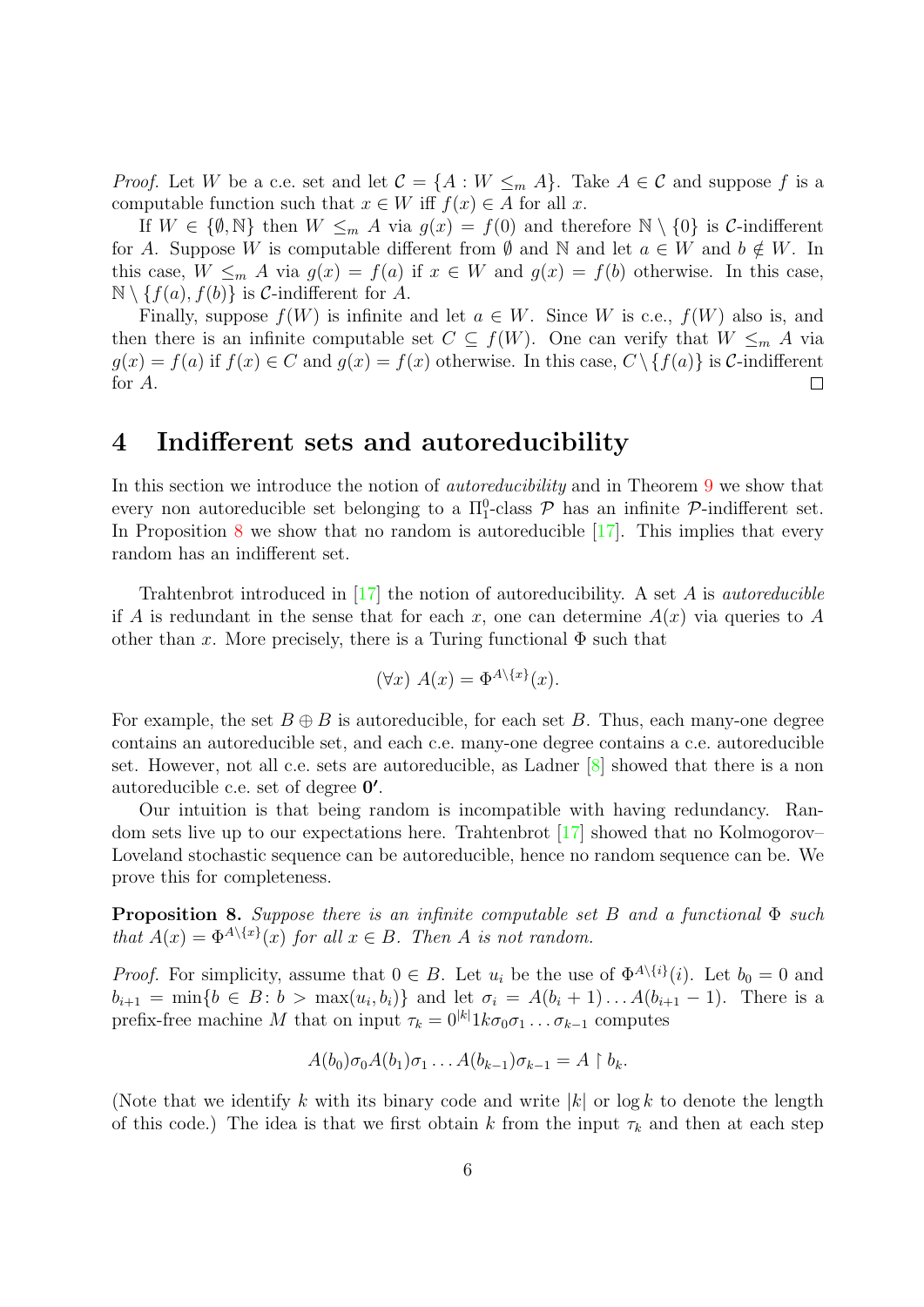$i = 0, \ldots, k-1$  we calculate  $\gamma_i = A \restriction b_i$  leaving unread a portion  $\rho_i = \sigma_i \ldots \sigma_{k-1}$  of the input. Start with  $\rho_0 = \sigma_0 \sigma_1 \dots \sigma_{k-1}$  and  $\gamma_0 = \emptyset$ . To compute  $A(b_i)$ , we find the least s such that  $\Phi_s^{\gamma_i 0 \rho_i}(i) \downarrow$ . Once we find it, we know that  $\Phi_s^{\gamma_i 0 \rho_i}(b_i) = A(b_i)$  and we only have read a prefix  $\alpha_i$  of  $\gamma_i 0 \rho_i$ . Since  $|\alpha_i| = u_{b_i}$ , we can compute  $b_{i+1}$  and then obtain  $\sigma_i$  from  $\rho_i$  (just take the initial  $b_{i+1} - b_i - 1$  bits from  $\rho_i$ ). At this point we know  $\gamma_i = A \restriction b_i$ , we calculated  $A(b_i)$  and we read from the input  $\sigma_i = A(b_i + 1) \dots A(b_{i+1} - 1)$ . Then we define  $\gamma_{i+1} = \gamma_i A(b_i) \sigma_i = A \restriction b_{i+1}$  and leave an unread input  $\rho_{i+1} = \sigma_{i+1} \dots \sigma_{k-1}$ . We finally output  $\gamma_k$  having read all the input  $\tau_k$ . Hence M is prefix-free and there is c such that for all  $k$ ,

$$
K(A \restriction b_k) \le 2\log k + b_k - k + c,
$$

 $\Box$ 

and so we conclude that A is not random.

The next result shows the existence of infinite indifferent sets in a general setting.

<span id="page-6-0"></span>**Theorem 9.** Let  $P$  be a  $\Pi_1^0$ -class and suppose  $A \in \mathcal{P}$  is not autoreducible. Then there is an infinite set  $I \leq_T A'$  such that I is indifferent for A with respect to  $P$ .

*Proof.* Let  $(P_s)_{s \in \mathbb{N}}$  be a recursive approximation of the given  $\Pi_1^0$ -class  $\mathcal{P} = \bigcap_s [P_s]^{\preceq}$ . First let us show that there is a number n such that the singleton set  $\{n\}$  is P-indifferent for A. Assume not, then, for each x, one of A and  $A[x \leftarrow 1 - A(x)]$  (the set where the bit in position x has flipped) is not on P. This allows us to compute  $A(x)$  from  $A \setminus \{x\}$ , as follows: Search for  $s > x$  such that  $A[x \leftarrow 1] \upharpoonright s \notin P_s$  or  $A[x \leftarrow 0] \upharpoonright s \notin P_s$ . If the first case applies output 0, otherwise output 1.

An infinite set  $I = \{n_0 < n_1 < \ldots\}$  that is P-indifferent for A can now be computed inductively. Suppose we already have an indifferent set  $\{n_0 < \ldots < n_k\}$ . Then A is a member of the  $\Pi_1^0$ -class

$$
Q_k = \{ Y \colon Y \upharpoonright n_k + 1 = A \upharpoonright n_k + 1 \quad \wedge \quad (\forall h_0, \dots, h_k \in \{0, 1\})
$$

$$
Y[n_0 \leftarrow h_0, \dots, n_k \leftarrow h_k] \in \mathcal{P} \}.
$$

Now, by the argument above let  $n_{k+1}$  be an  $\mathcal{Q}_k$ -indifferent point for A. Then  $n_{k+1} > n_k$ since all  $Y \in \mathcal{Q}_k$  extend  $A \restriction n_k + 1$ .

To see that the whole set I is  $\mathcal P$ -indifferent for A, we use that  $\mathcal P$  is closed: suppose that Y is obtained from A by replacing the bit  $A(n_i)$  by  $h_i$ . For each k, the set  $Y_k = A[n_0 \leftarrow \emptyset]$  $h_0, \ldots, n_k \leftarrow h_k$  is in P, and the distance  $d(Y_k, Y)$  is at most  $2^{-n_{k+1}}$ . Here the distance is defined in the following way: for  $X, Y \in 2^{\omega}$ , if  $X = Y$  then  $d(X, Y) = 0$ , otherwise  $d(X,Y) = 2^{-n}$ , where *n* is minimal such that  $X(n) \neq Y(n)$  (it is known that  $(2^{\omega}, d)$  is a metric space). Thus  $Y \in \mathcal{P}$ .

Finally, we verify that  $I \leq T A'$ : let  $\mathcal{Q}_{-1} = \mathcal{P}$ . To compute  $n_0, n_1, \ldots$  inductively, note that for  $k \geq -1$ ,  $n_{k+1}$  may be defined as the least n such that

$$
(\forall s) \ \ (A[n \leftarrow 0] \upharpoonright s \in Q_{k,s} \ \land \ A[n \leftarrow 1] \upharpoonright s \in Q_{k,s}).
$$

where  $(Q_{k,s})_{s\in\mathbb{N}}$  is a computable approximation of  $\mathcal{Q}_k = \bigcap_s [Q_{k,s}]^{\preceq}$ .

Hence  $n_{k+1}$  can be computed from an index for the  $\Pi_1^0$ -class  $\mathcal{Q}_k$  using A' as an oracle. Next we may find an index for  $\mathcal{Q}_{k+1}$  using A.  $\Box$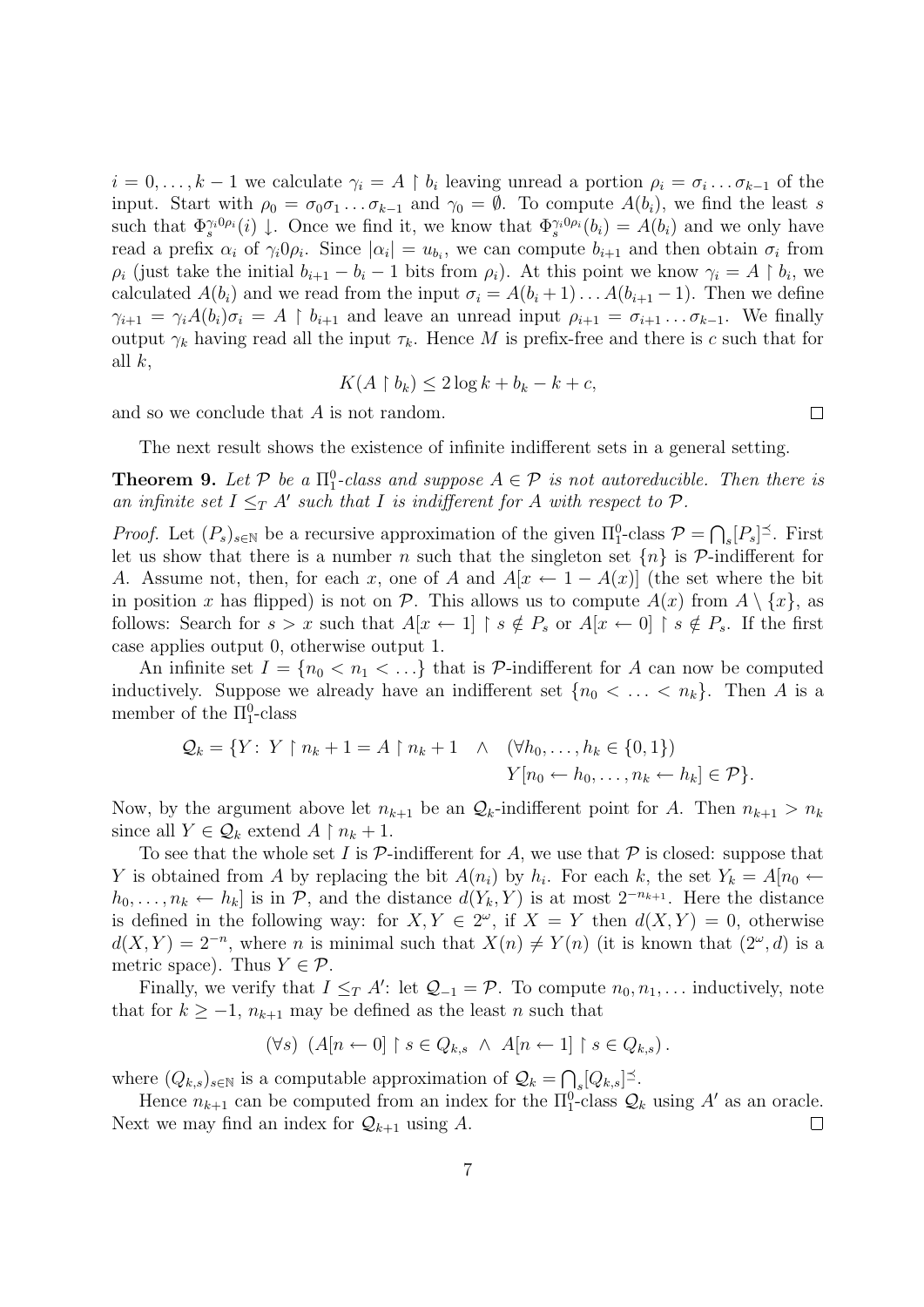#### <span id="page-7-0"></span>Corollary 10. Every random set  $A$  has an  $A'$ -computable infinite MLR-indifferent set.

*Proof.* For any random A, choose b large enough such that  $A \in 2^{\omega} \setminus [R_b]^{\preceq}$ . By Proposition [8,](#page-5-1) A is not autoreducible, so by Theorem  $9$ , A has an A'-computable infinite MLR-indifferent set.  $\Box$ 

By the Low Basis Theorem  $[6]$ , there is a random set that is low. The above corollary implies that every low random A has an infinite  $\Delta_2^0$  MLR-indifferent set I. In fact, this las assertion will be improved in Theorem [19.](#page-13-1)

The following theorem proves in a different way the existence of such I but it also guarantees that any set B agreeing with A on  $\overline{I}$  is  $GL_1$  (that is,  $B' \equiv_T B \oplus \emptyset'$ ).

<span id="page-7-1"></span>**Theorem 11.** There is an infinite  $\Delta_2^0$  set I and a low  $A \in \mathsf{MLR}$  such that I is MLRindifferent for A. Furthermore, if  $B \in 2^{\omega}$  agrees with A on  $\overline{I}$ , then B is  $GL_1$ .

*Proof.* Let  $\mathcal{P} = 2^{\omega} \setminus [R_b]^{\preceq}$  for some b. Clearly,  $\mathcal{P}$  is a  $\Pi_1^0$ -class such that  $\emptyset \neq \mathcal{P} \subseteq$  MLR. The idea is to start with  $\mathcal{Q}_0 = \mathcal{P}$  and find a string  $\sigma$  such that  $\mu((\mathcal{Q}_0|\sigma_0) \cap (\mathcal{Q}_0|\sigma_1)) > 0$ . This means that there are two random sets of the form  $\sigma$ 0X and  $\sigma$ 1X, so we define A starting with  $\sigma$ 0 and we let  $|\sigma|$  be the first indifferent point (corresponding to the position of the last 0). We can go on in the same way with the  $\Pi_1^0$ -class  $\mathcal{Q}_1 = (\mathcal{Q}_0 | \sigma_0) \cap (\mathcal{Q}_0 | \sigma_1)$ . To guarantee that any  $B \in 2^{\omega}$  that agrees with A on  $\overline{I}$  is also  $GL_1$ , instead of considering always  $\mathcal{Q}_{s+1} = (\mathcal{Q}_s | \sigma_0) \cap (\mathcal{Q}_s | \sigma_1)$  (for the last  $\sigma$  chosen), sometimes we consider  $\mathcal{Q}_{s+1}$  as a subtree of  $(Q_s|\sigma 0) \cap (Q_s|\sigma 1)$  such that either  $(\forall X \in Q_{s+1})$   $J^{\tau X}(e) \downarrow$  or  $(\forall X \in Q_{s+1})$   $J^{\tau X}(e) \uparrow$ , for some  $\tau \prec B$  that depends on e. Here  $J^A(x)$  is the jump of A, that is  $J^A(x) = \{x\}^A(x)$ . Since  $\emptyset'$  can decide which of the two cases holds, we have that B is  $GL_1$ .

**Construction.** We construct  $A = \sigma_0 0 \sigma_1 0 \sigma_2 0 \ldots$  and  $I = \{n_0, n_1, n_2 \ldots\}$  by stages.

- *Step* 0. Let  $\mathcal{Q}_0 = \mathcal{P}$ .
- Step 2e + 1. Define  $\sigma_e$  as the least  $\sigma$  such that  $\mu(Q_{2e}|\sigma) > 1/2$ . Define the eth indifferent point as  $n_e = e + \sum_{j \leq e} |\sigma_j|$ . Also define the new  $\Pi_1^0$ -class  $\mathcal{Q}_{2e+1}$  $(Q_{2e}|\sigma 0) \cap (Q_{2e}|\sigma 1).$
- Step 2e + 2. Let  $\mathcal{T}_0^e = \mathcal{Q}_{2e+1}$  and for  $i \in \{0, \ldots, 2^{e+1}-1\}$  let  $\rho_i^e$  be the *i*-th string of length  $e + 1$ . For all  $i = 0, \ldots, 2^{e+1} - 1$ , do the following:
	- 1. Let  $\beta_i^e = (A \mid n_e)0[n_0 \leftarrow \rho_i^e(0), \ldots, n_e \leftarrow \rho_i^e(e)],$  that is,  $\beta_i^e$  coincides with  $(A \restriction n_e)$ 0 except at the indifferent points defined so far,  $n_0, \ldots, n_e$ , where it has the bits  $\rho_i^e(0), \ldots, \rho_i^e(e)$ .
	- 2. If  $\mathcal{T}_{i}^e \cap \{X: J^{\beta_i^e X}(e) \uparrow\} \neq \emptyset$  then  $\mathcal{T}_{i+1}^e = \mathcal{T}_{i}^e \cap \{X: J^{\beta_i^e X}(e) \uparrow\}$ . Otherwise  $\mathcal{T}_{i+1}^e = \mathcal{T}_i^e.$

Finally, let  $\mathcal{Q}_{2e+2} = \mathcal{T}_{2^e}^e$  $\frac{e}{2^{e+1}}$ .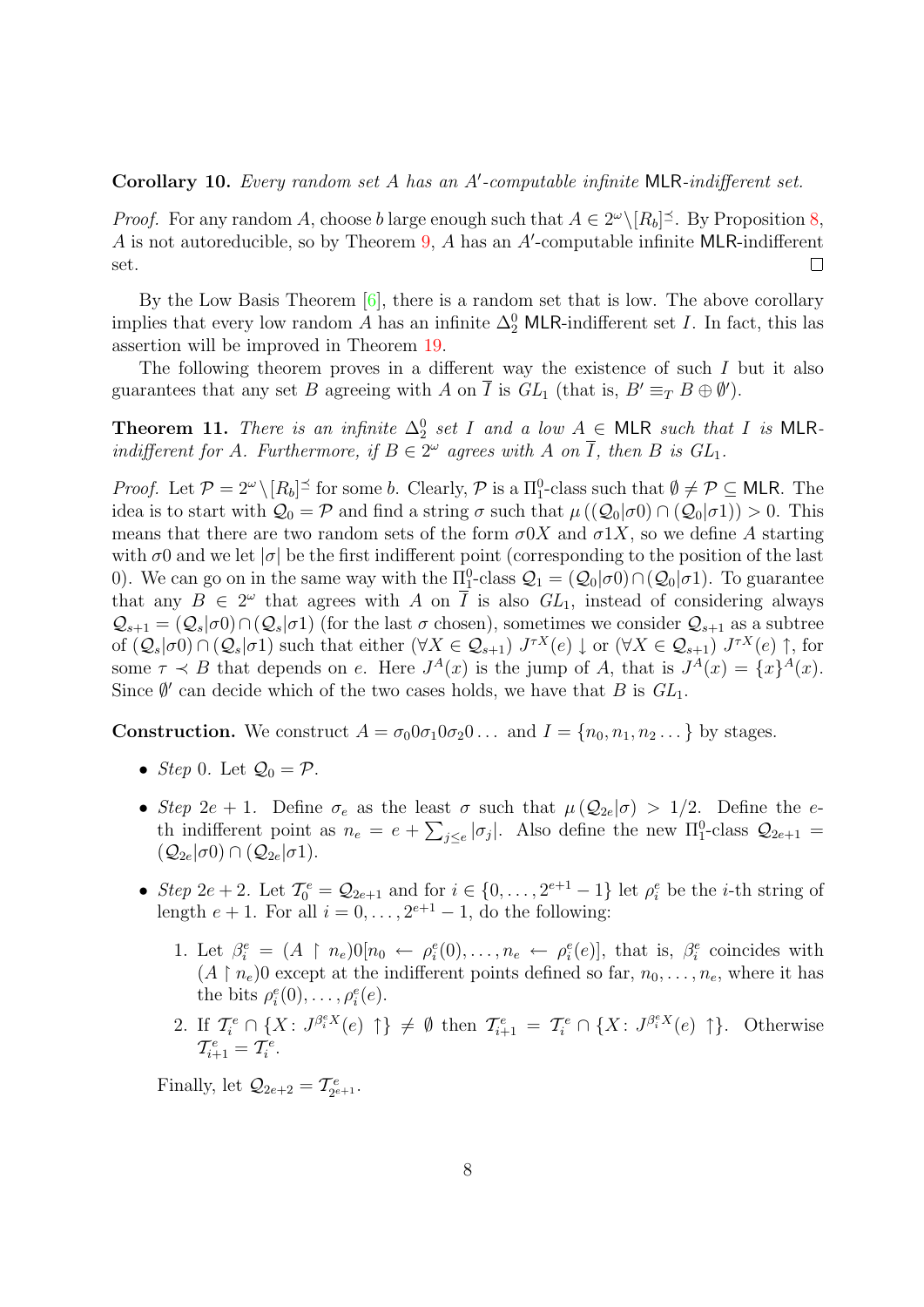Verification. Notice that

$$
1/2 < \mu(Q_{2e}|\sigma) = (\mu(Q_{2e}|\sigma 0) + \mu(Q_{2e}|\sigma 1))/2
$$

and so  $\mu(\mathcal{Q}_{2e}|\sigma_0) + \mu(\mathcal{Q}_{2e}|\sigma_1) > 1$ , which implies  $\mu(\mathcal{Q}_{2e+1}) > 0$ . Observe also that  $\mathcal{Q}_{2e+2} \subseteq \mathcal{Q}_{2e+1}$  and  $(A \restriction n_e)0\mathcal{Q}_{2e+1} \subseteq \mathcal{P}$ . In the odd steps we guarantee that for all  $h_0, \ldots, h_e \in \{0, 1\},\$ 

$$
(A \upharpoonright n_e)0[n_0 \leftarrow h_0, \ldots, n_e \leftarrow h_e]Q_{2e+1} \subseteq \mathcal{P}.
$$

Since  $(A \restriction n_e)$  $0Q_{2e+2}$  is a nonempty  $\Pi_1^0$ -class included in  $P$ , it does not have measure zero. Indeed, suppose by contradiction that it has measure zero. Then  $(A \restriction n_e)0\mathcal{Q}_{2e+2}$  would induce a ML-test and all elements in  $(A \mid n_e)0Q_{2e+2}$  would be non-random, contradicting the fact that  $(A \restriction n_e)0\mathcal{Q}_{2e+2} \subseteq \mathcal{P} \subseteq \mathsf{MLR}$  $(A \restriction n_e)0\mathcal{Q}_{2e+2} \subseteq \mathcal{P} \subseteq \mathsf{MLR}$  $(A \restriction n_e)0\mathcal{Q}_{2e+2} \subseteq \mathcal{P} \subseteq \mathsf{MLR}$ . So  $\mu((A \restriction n_e)0\mathcal{Q}_{2e+2}) > 0$  and Lemma 2 may be safely applied in the odd steps. Clearly  $A \in \mathcal{P}$  and hence it is random. By construction, if  $B \in 2^{\omega}$  agrees with A on  $\overline{I}$  then  $B \in \mathcal{P}$ , and hence it is random.

At step  $2e + 1$ , we have a computable approximation of  $\mathcal{Q}_{2e} = \bigcap_i \mathcal{Q}_{2e,i}$ . Observe that  $\mu(Q_{2e}|\sigma) > 1/2$  is equivalent to  $(\forall i)$   $\mu(Q_{2e,i}|\sigma) > 1/2$  and therefore  $\emptyset'$  can find  $\sigma$  in the odd steps. At step  $2e+2$ ,  $\emptyset'$  can also construct  $Q_{2e+2}$ , since  $\mathcal{T}_i^e \cap \{X: J^{\beta_i^e X}(e) \uparrow\}$  is a  $\Pi_1^0$ -class. Hence, A is  $\Delta_2^0$ .

Suppose  $B \in 2^{\omega}$  agrees with A on  $\overline{I}$ . To determine if  $e \in B'$ , we consider  $\mathcal{Q}_{2e+2}$ , and i such that  $\rho_i(j) = B(n_j)$  for  $0 \leq j \leq e$  and  $\beta_i^e$  as in the construction. Notice that  $\beta_i^e \prec B$ by hypothesis. At that stage of the construction, there are two possibilities:

- If  $\mathcal{T}_i \cap \{X: J^{\beta_i^e X}(e) \uparrow\} \neq \emptyset$  then  $\mathcal{T}_{i+1} = \mathcal{T}_i \cap \{X: J^{\beta_i^e X}(e) \uparrow\}$ . Hence  $(\forall X \in \mathcal{T}_{i+1} \cup \mathcal{T}_{i+1})$  $\mathcal{T}_{i+1}$ )  $J^{\beta_i^e X}(e) \uparrow$  and, since  $\mathcal{Q}_{2e+2} \subseteq \mathcal{T}_{i+1}$ , we have  $(\forall X \in \mathcal{Q}_{2e+2})$   $J^{\beta_i^e X}(e) \uparrow$ . Since  $B \in \beta_i^e \mathcal{Q}_{2e+2}$ , we conclude  $J^B(e)$   $\uparrow$ .
- Else,  $\mathcal{T}_i \cap \{X: J^{\beta_i^e X}(e) \uparrow\} = \emptyset$  and  $\mathcal{T}_{i+1} = \mathcal{T}_i$ . Thus  $(\forall X \in \mathcal{Q}_{2e+2})$   $J^{\beta_i^e X}(e) \downarrow$  and hence  $J^B(e) \downarrow$ .

Since  $\mathcal{T}_i \cap \{X : J^{\tau X}(e) \uparrow\}$  is a  $\Pi_1^0$ -class, we can decide if it is empty or not, using  $\emptyset'$ . So  $B' \leq_T B \oplus \emptyset'$ . For  $B = A$  we obtain that A is low, since  $A \leq_T \emptyset'$ .  $\Box$ 

We mentioned in the introduction that it is reasonable to think that the elements of an infinite MLR-indifferent set should be sparse. In the next section we make this intuition precise. For now, we prove that there are infinite MLR-indifferent sets consisting of blocks of bits of arbitrary length. This means that the indifferent points need not be dispersed; one can have large groups of consecutive indifferent points (of course, these groups will be dispersed). To prove this result, we apply the same reasoning used in the proof of Theorem [11.](#page-7-1) We first need an auxiliary lemma that follows easily from Lemma [2.](#page-2-0)

<span id="page-8-0"></span>**Lemma 12.** Let C be a measurable set of  $2^{\omega}$  with  $\mu(\mathcal{C}) > 0$ . For any  $k > 0$  there exists a string  $\sigma$  such that  $\mu\left(\bigcap_{|\tau|=k}C|\sigma\tau\right) > 0$ .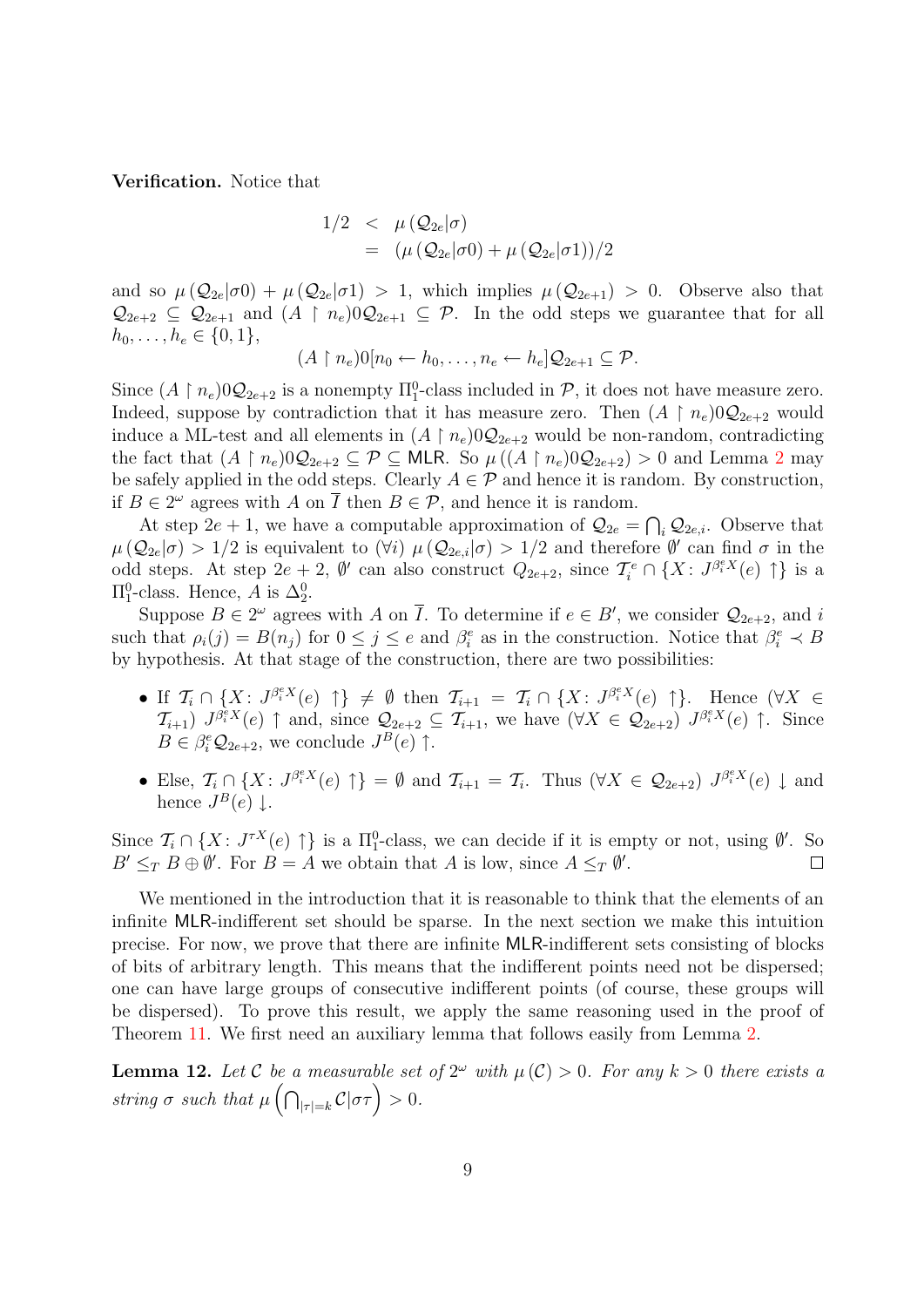*Proof.* We know that for any  $\sigma$  we have

$$
\mu\left(\mathcal{C}|\sigma\right) = \sum_{|\tau|=k} \mu\left(\left(\mathcal{C}|\sigma\right) \cap \left[\tau\right]^{\preceq}\right) = 2^{-k} \sum_{|\tau|=k} \mu\left(\mathcal{C}|\sigma\tau\right)
$$

and

$$
\sum_{|\tau|=k} \mu\left(\mathcal{C}|\sigma\tau\right) = 2^k - \sum_{|\tau|=k} \mu\left(2^\omega \setminus \left(\mathcal{C}|\sigma\tau\right)\right) \leq 2^k - 1 + \mu\left(\bigcap_{|\tau|=k} \mathcal{C}|\sigma\tau\right).
$$

Therefore, for any  $\sigma$  we have  $2^k\mu(\mathcal{C}|\sigma) \leq 2^k - 1 + \mu\left(\bigcap_{|\tau|=k} \mathcal{C}|\sigma\tau\right)$ . By Lemma [2,](#page-2-0) there is a string  $\sigma$  such that  $\mu(\mathcal{C}|\sigma) > 1 - 2^{-k}$ . For such  $\sigma$  we have

$$
2^k - 1 + \mu\left(\bigcap_{|\tau|=k} C|\sigma\tau\right) > 2^k(1 - 2^{-k})
$$

and so  $\mu\left(\bigcap_{|\tau|=k}C|\sigma\tau\right) > 0.$ 

<span id="page-9-0"></span>**Theorem 13.** Let  $(k_i)_{i \in \mathbb{N}}$  be a  $\Delta_2^0$  sequence of natural numbers greater than 0. There is a set  $I \subseteq \mathbb{N}$  such that:

• I has disjoint blocks of consecutive numbers of length  $k_i$ , i.e.

$$
I = \bigcup_i \{n_i, \ldots, n_i + k_i - 1\}
$$

 $\Box$ 

for a sequence  $(n_i)_{i\in\mathbb{N}}$  such that  $n_i + k_i - 1 < n_{i+1}$  for all i.

• I is as in Theorem [11.](#page-7-1)

*Proof.* Follow the proof of Theorem [11](#page-7-1) to define  $A = \sigma_0 0^{k_0} \sigma_1 0^{k_1} \sigma_2 0^{k_2} \dots$  At step  $2e + 1$ find  $\sigma$  least such that  $\mu\left(\bigcap_{|\tau|=k_e} \mathcal{Q}_{2e} | \sigma \tau\right) > 0$ . The existence of this  $\sigma$  is guaranteed by Lemma [12.](#page-8-0) At stage  $2e+1$  define  $\mathcal{Q}_{2e+1} = \bigcap_{|w|=k_e} \mathcal{Q}_{2e} | \sigma w$ . At stage  $2e+2$  consider each string  $\beta_i^e$  of length  $\sum_{j\leq e} k_j$  and proceed in the same way.  $\Box$ 

An interesting question is whether there is a universal indifferent set  $I$  with respect to the class of random sequences, in the sense that I is MLR-indifferent for every random  $A$ . We close this section by showing that there is no such universal indifferent set. In Section [6](#page-13-0) we will produce an infinite set  $I$  that is MLR-indifferent for all 2-random sequences, hence for almost all random sequences.

<span id="page-9-1"></span>**Theorem 14.** For every infinite set I, there is a random for which I is not MLR-indifferent.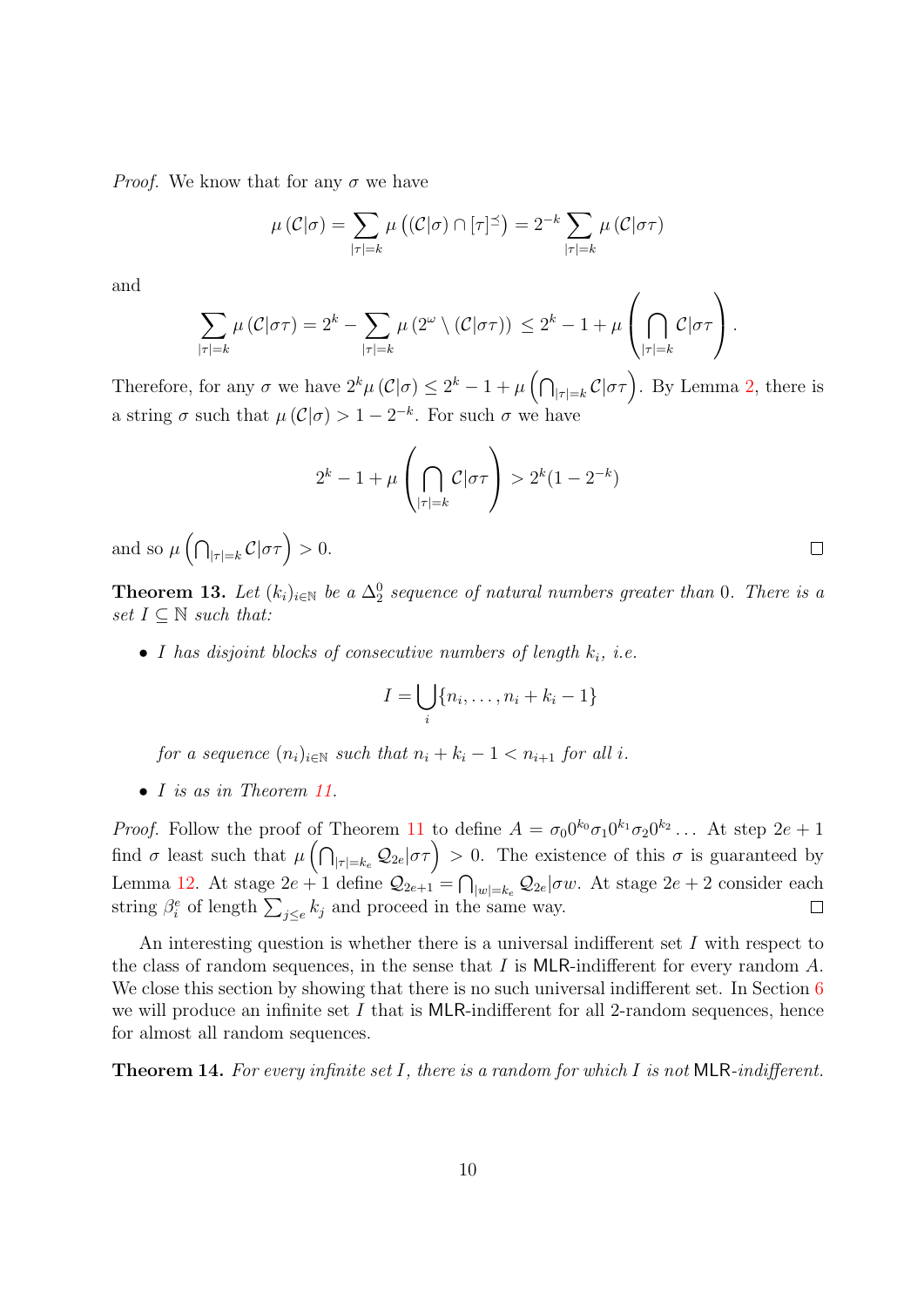*Proof.* On the one hand, van Lambalgen [\[18,](#page-21-8) [19\]](#page-21-9) showed that if A is random then B is Arandom if and only if  $B\oplus A$  is random. On the other hand, the Kučera-Gács Theorem [\[7,](#page-21-10) [5\]](#page-20-3) states that every set is weak truth-table reducible to a random set.

Let  $J = I \cap 2\mathbb{N}$  and assume  $||J|| = \infty$  (the argument is similar if  $||I \cap (2\mathbb{N} + 1)|| = \infty$ ). By the Kučera-Gács Theorem we take a random  $A \geq_{wtt} J$ . We also take a set B that is A-random. By the result of van Lambalgen,  $B \oplus A$  is random.

Now, let  $\tilde{B} \in 2^{\omega}$  be such that  $\tilde{B}(i) = 0$  for all  $i \in J/2$  and  $\tilde{B}(i) = B(i)$  for all  $i \notin J/2$ . Since  $A \geq_{wtt} J$ , it is clear that  $B$  cannot be A-random. Again by van Lambalgen's result,  $B \oplus A$  is not random.

Observe that  $B \oplus A$  and  $B \oplus A$  differ at most at the positions of J. So J (and hence I) is not MLR-indifferent for  $A \oplus B$ .  $\Box$ 

### <span id="page-10-0"></span>5 The sparseness of indifferent sets

We now prove that indifferent sets are sparse. Let  $I \subseteq \mathbb{N}$  be infinite and let  $p: \mathbb{N} \to \mathbb{N}$ be strictly increasing such that range  $p = I$ . Recall that I is hyperimmune if it is not dominated by a total recursive function. It is dominant if it dominates every total recursive function. We say that  $p: \mathbb{N} \to \mathbb{N}$  is partial dominant if for any partial recursive function  $\psi$ ,

$$
(\forall^{\infty}b) [\psi(b) \downarrow \Rightarrow \psi(b) \leq p(b)].
$$

Note that if p is partial dominant, then  $p \geq_T \emptyset'$ . This is immediate because  $b \in \emptyset'$  iff  $b \in \emptyset'_{p(b)},$  except for finitely many b.

We show that any infinite MLR-indifferent set  $I$  is dominant and complete (i.e., computes  $\emptyset'$ ), and that if I is also assumed to be co-c.e., then it must be partial dominant. To warm up, we prove that indifferent sets are hyperimmune.

<span id="page-10-1"></span>Theorem 15. Any infinite MLR-indifferent set is hyperimmune.

*Proof.* Suppose I is MLR-indifferent for some random A and assume for a contradiction that I is not hyperimmune. Then there exists a strictly increasing computable function  $f: \mathbb{N} \to \mathbb{N}$  such that  $I \cap \{f(j), \ldots, f(j+1)-1\} \neq \emptyset$  for all j (this follows from [\[14,](#page-21-0) Theorem  $2.3$ ].

Let  $m_j = \min I \cap \{f(j),..., f(j+1)-1\}$  and let  $B \in 2^{\omega}$  be defined in the following way:

$$
B(i) = \begin{cases} A(i) & \text{if } i \notin \{m_0, m_1, m_2, \dots\}; \\ A(i) & \text{if } i = m_j \text{ and } ||A \cap \{f(j), \dots, f(j+1) - 1\}|| \text{ is odd}; \\ 1 - A(i) & \text{if } i = m_j \text{ and } ||A \cap \{f(j), \dots, f(j+1) - 1\}|| \text{ is even}. \end{cases}
$$

That is, we define B like A but we flip at most one bit in every block starting at position  $f(j)$  and ending at position  $f(j+1)-1$  so that B has always an odd number of 1s in every such block. By hypothesis,  $B$  is also random.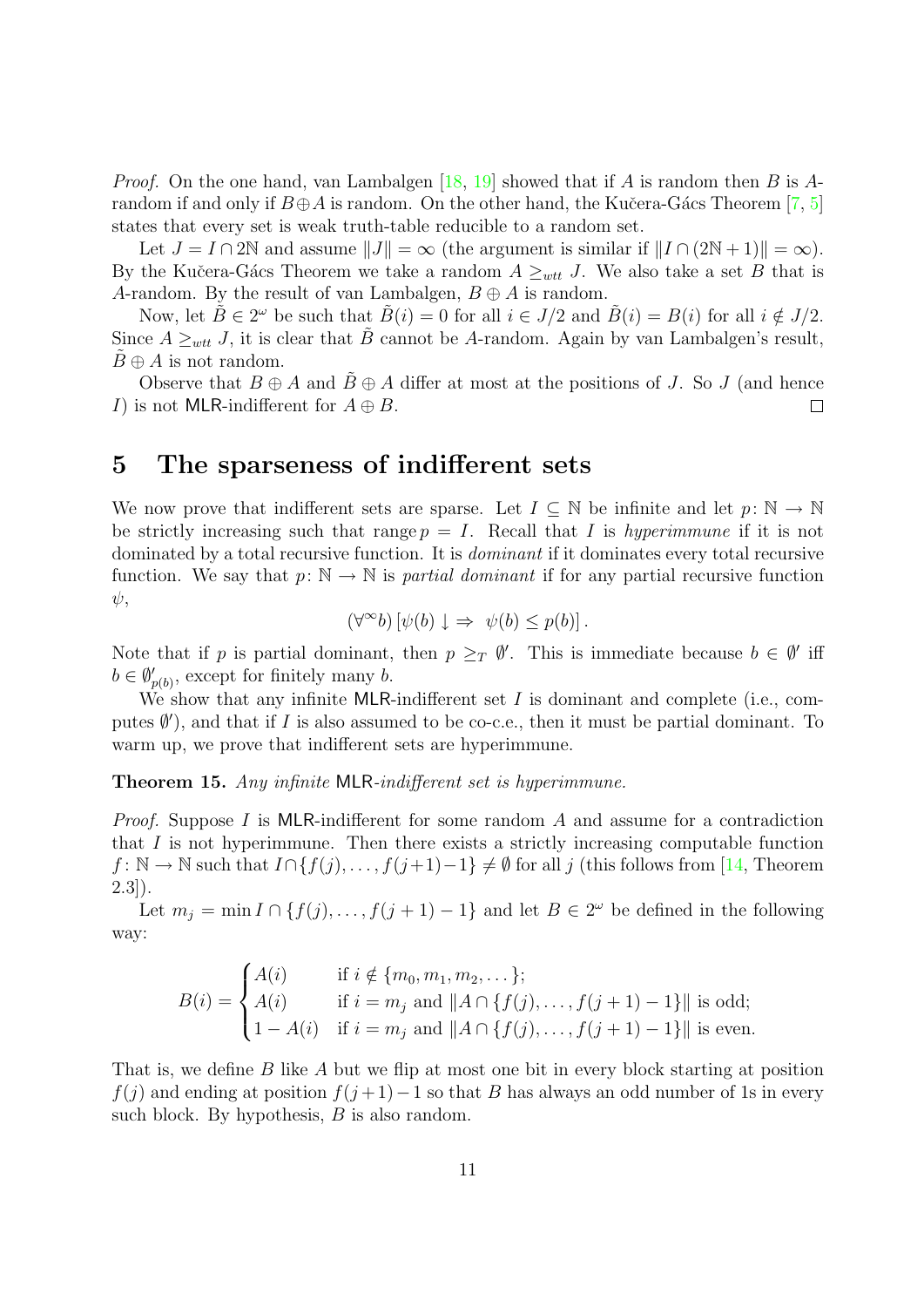We claim that B is autoreducible. To compute  $B(x)$  from  $B \setminus \{x\}$ , find j such that  $f(j) \leq x < f(j+1)$ . If  $|| (B \setminus \{x\}) \cap \{f(j), \ldots, f(j+1) - 1\}||$  is odd, then  $B(x) = 0$ . Otherwise,  $B(x) = 1$ . But Proposition [8](#page-5-1) states that B cannot be both random and autoreducible, so we have a contradiction.  $\Box$ 

To some extent, this result confirms our intuition that MLR-indifferent sets must be sparse. In the special case where  $I$  is co-c.e.—which we will show to be possible in the next section—we can prove a much stronger sparseness condition.

#### <span id="page-11-0"></span>**Theorem 16.** If I be an infinite co-c.e. MLR-indifferent set, then it is partial dominant.

*Proof.* We may assume, without loss of generality, that  $A(i) = 0$  for  $i \in I$ . Let  $p: \mathbb{N} \to \mathbb{N}$ be strictly increasing such that range  $p = I$ . Suppose  $\psi$  is a partial recursive function. Fix b such that  $\psi(b) \downarrow$  and  $\psi(b) > p(b)$ , and let  $\tilde{b} = ||I \cap \{0, \ldots, \psi(b) - 1\}||$ . Notice that  $\tilde{b} > b$ .

To describe  $A \restriction \psi(b)$  we need to code b,  $\tilde{b}$  and the  $\psi(b) - \tilde{b}$  bits  $\tilde{A}(j)$ , for  $0 \leq j < \psi(b)$ and  $j \notin I$  in a prefix way. The procedure for computing  $A \restriction \psi(b)$  from those parameters is the following:

- 1. Read b and  $\tilde{b}$ , and calculate  $\psi(b)$ .
- 2. Enumerate the complement of I until we see  $\psi(b) \tilde{b}$  elements in  $\{0, \ldots, \psi(b) 1\},$ i.e. find the least stage s such that  $\|\overline{I}_s \cap \{0, \ldots, \psi(b) - 1\}\| = \psi(b) - \tilde{b}$ . Once we reach this stage, no more elements will be enumerated into  $\overline{I} \cap \{0, \ldots, \psi(b) - 1\}$ , so

$$
(\forall t \ge s) \|\overline{I}_t \cap \{0, \ldots, \psi(b) - 1\}\| = \psi(b) - \tilde{b}.
$$

3. Copy the rest of the  $\psi(b) - \tilde{b}$  bits from the input and interleave 0 in each position of  $I_s \cap \{0, \ldots, \psi(b) - 1\}.$ 

We use  $2|b|+1$  bits to describe  $\psi(b)$ , we use  $2|\tilde{b}|+1$  bits to describe  $\tilde{b}$ , and we use  $\psi(b)-\tilde{b}$ bits to describe the needed bits of A. Hence there is a constant c such that

$$
K(A \upharpoonright \psi(b)) \leq 2\log b + 2\log \tilde{b} + \psi(b) - \tilde{b} + c
$$
  

$$
\leq 4\log \tilde{b} + \psi(b) - \tilde{b} + c.
$$

Since A is random,  $\tilde{b} - 4 \log \tilde{b} \le d$  for some constant d. This is possible for only finitely many  $\ddot{b}$ s, and therefore for only finitely many  $b$ s.  $\Box$ 

<span id="page-11-1"></span>It is open whether every infinite MLR-indifferent set is partial dominant. We come close in the next theorem. Our coding method is not very sophisticated; we use our control over an unknown subset of size  $n^2/2$  to code  $2 \log n - 1$  bits of information. A cleverer coding method might be able to code more with control over fewer bits, but the present result is sufficient to prove that indifferent sets are quite sparse and that they decide the halting problem.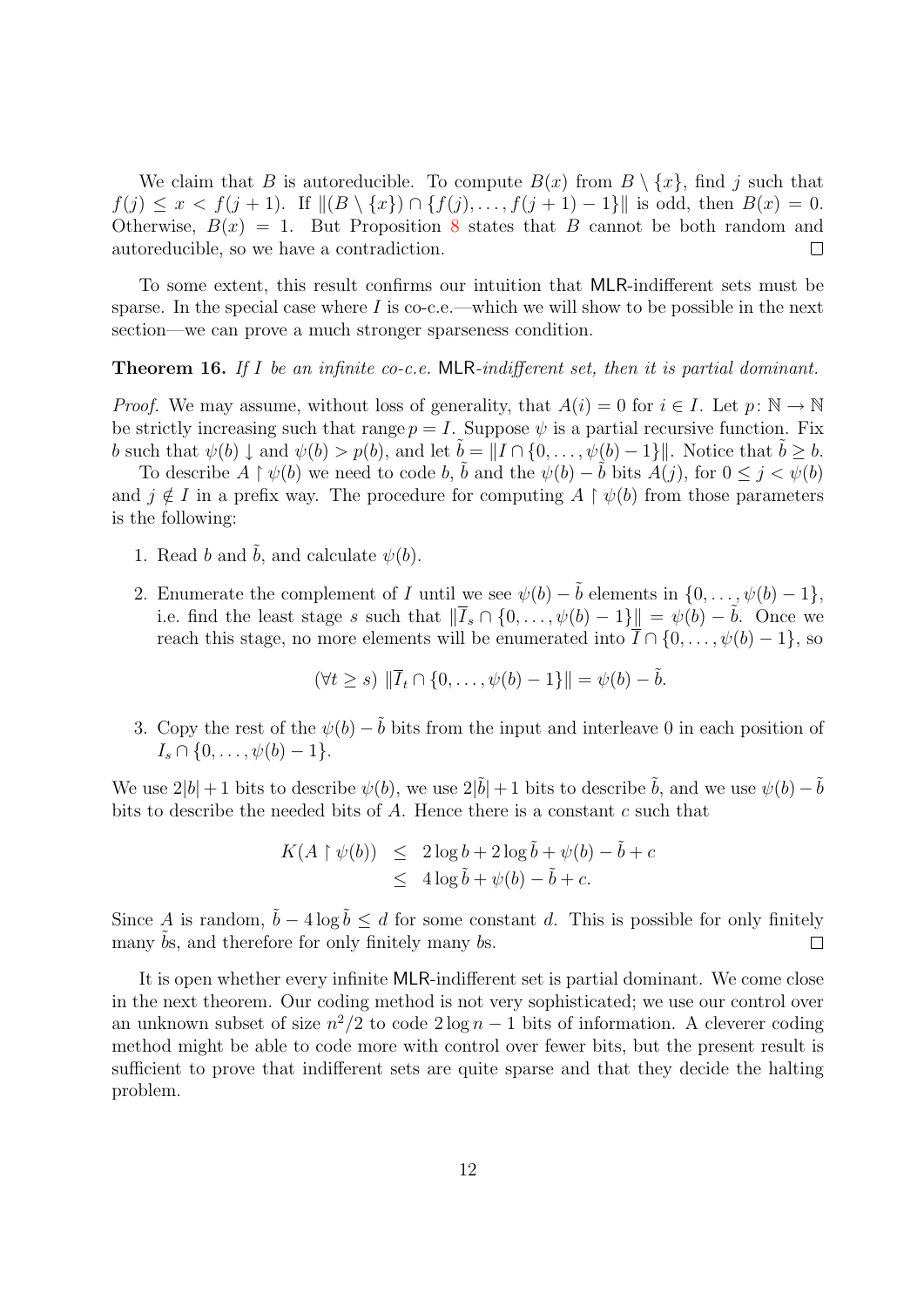**Theorem 17.** Let I be an infinite MLR-indifferent set. Let  $p: \mathbb{N} \to \mathbb{N}$  be strictly increasing such that range  $p = I$ . Then for any partial recursive function  $\psi$ ,

$$
(\forall^{\infty}b) [\psi(b) \downarrow \Rightarrow \psi(b) \leq p(b^2)].
$$

*Proof.* Choose a Marin-Löf random sequence  $A$  for which  $I$  is indifferent. Assume, for a contradiction, that  $(\exists^{\infty}b) \psi(b) \downarrow > p(b^2)$ . We inductively define a sequence  $\{n_0, n_1, \dots\}$  as follows. Choose  $n_0$  such that  $\psi(n_0) \downarrow > p(n_0^2)$ . Once  $n_i$  has been defined, choose  $n_{i+1}$  such that  $n_{i+1}^2 \geq 2(\psi(n_i) + 2\lfloor \log n_i \rfloor - 1)$  and  $\psi(n_{i+1}) \downarrow > p(n_{i+1}^2)$ .

Now we will define a sequence B that agrees with A on  $\overline{I}$ , but which will turn out not to be random. We define  $B$  in stages. At the end of stage  $i$ , we will have determined  $B \restriction (\psi(n_i)+2\lfloor \log n_i \rfloor - 1)$ . Since  $\psi(n_{i+1}) > p(n_{i+1}^2)$ , when we define  $B \restriction \psi(n_{i+1})$  at stage  $i + 1$ , we have at least

$$
n_{i+1}^{2} - (\psi(n_{i}) + 2\lfloor \log n_{i} \rfloor - 1) \geq n_{i+1}^{2} - n_{i+1}^{2}/2
$$
  
= 
$$
n_{i+1}^{2}/2
$$

positions of I to work with. This is enough to control the value of

$$
||B \restriction \psi(n_{i+1})|| \pmod{[n_{i+1}^2/2]},
$$

which in turn is enough to code  $2\lfloor \log n_{i+1} \rfloor - 1$  bits, so we can let B agree with A on  $\{\psi(n_{i+1}), \ldots, \psi(n_{i+1}) + 2\lfloor \log n_{i+1} \rfloor - 2\}$  and define  $B \restriction \psi(n_{i+1})$  so that  $||B \restriction \psi(n_{i+1})||$ (mod  $\lfloor n_{i+1}^2/2 \rfloor$ ) codes these bits.

Now let us estimate the complexity of B  $\mid (\psi(n_i) + 2|\log n_i| - 1)$ . We can describe  $n_i$  in  $\log n_i + 2 \log \log n_i + O(1)$  bits. Then we can calculate  $\psi(n_i)$  and read in the bits of  $B \restriction \psi(n_i)$ . From  $||B \restriction \psi(n_i)||$  (mod  $\lfloor n_i^2/2 \rfloor$ ), we can determine the remaining bits of  $B \restriction (\psi(n_i) + 2|\log n_i| - 1)$ . Therefore, there is a c such that

$$
K(B \restriction (\psi(n_i) + 2\lfloor \log n_i \rfloor - 1)) \le \psi(n_i) + \log n_i + 2\log \log n_i + c.
$$

If B were random, then  $\log n_i - 2 \log \log n_i$  would be bounded above by a constant. This is possible for only finitely many  $n_i$ , hence  $B$  is not random and  $I$  is not an indifferent sequence for A.  $\Box$ 

#### <span id="page-12-0"></span>Corollary 18. If I is an infinite MLR-indifferent set, then I is dominant and  $I \geq_T \emptyset'$ .

*Proof.* Let  $p: \mathbb{N} \to \mathbb{N}$  be strictly increasing such that range  $p = I$ . Let f be a total recursive function. Define  $g(b) = \max\{f(0), \ldots, f((b+1)^2-1)\}\$ . By Theorem [17,](#page-11-1)  $g(b) \leq p(b^2)$ , except for finitely many b. For any  $a \in \mathbb{N}$ , let b be the least integer such that  $a < (b+1)^2$ . So  $a \geq b^2$ . Then  $f(a) \leq g(b) \leq p(b^2) \leq p(a)$ , except for finitely many a. Thus, I is dominant.

To see that  $I \geq_T \emptyset'$ , note that  $b \in \emptyset'$  iff  $b \in \emptyset'_{p(b^2)}$ , except for finitely many b.  $\Box$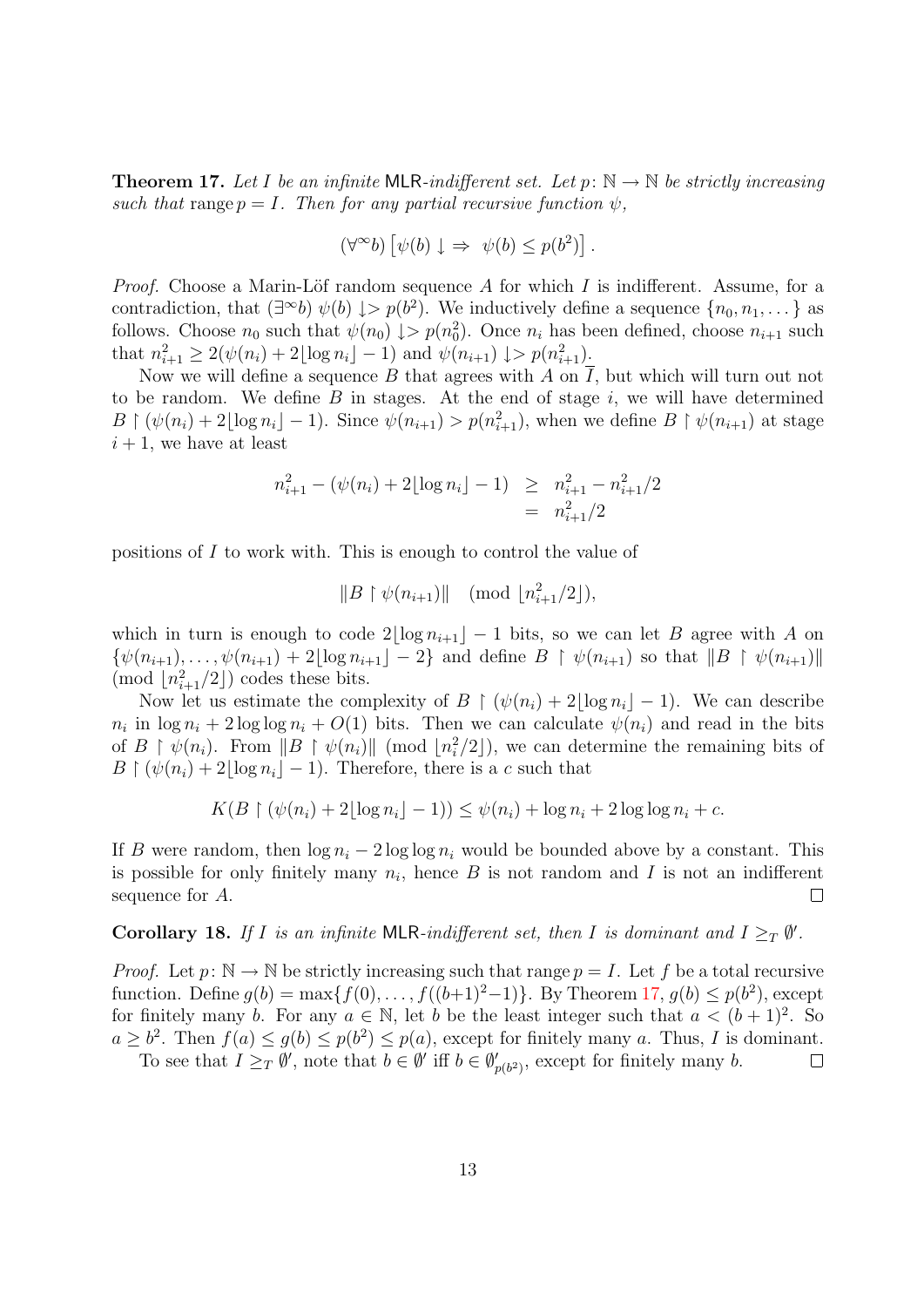#### <span id="page-13-0"></span>6 Co-c.e. indifferent sets

We mentioned in Section [1](#page-0-0) that every finite set is trivially MLR-indifferent. By the results of the previous section, we know that there are  $\Delta_2^0$  infinite MLR-indifferent sets. We wonder if there are, for example, infinite c.e. indifferent sets for the class of Martin-Löf random sequences. Theorem [15](#page-10-1) answers this question negatively because no c.e. set can be hyperimmune. On the other hand, there are infinite co-c.e. MLR-indifferent sets.

<span id="page-13-1"></span>Theorem 19. Every low random set A has an infinite co-c.e. MLR-indifferent set.

Proof. The set

$$
L = \{ \langle k, n \rangle : (\exists m \ge k) \ K(A \upharpoonright m) \le m + n \}
$$

is c.e. relative to A and hence  $\Delta_2^0$ . It is known that A is Martin-Löf random if and only if  $\lim_{n} K(A \restriction n) - n = \infty$  (this follows, for example from the result of Miller and Yu [\[11\]](#page-21-11) stating that  $\sum_{n=1}^{\infty} 2^{n-K(Z\restriction n)} < \infty$  for each Martin-Löf random Z). Then for each n there is k such that  $\langle k, 2n \rangle \notin L$ . Furthermore, there is a function  $f \leq \emptyset'$  such that  $\langle f(n), 2n \rangle \notin L$ , i.e.

$$
(\forall m \ge f(n)) K(A \upharpoonright m) - m > 2n.
$$

Having f, there is a co-c.e. set  $I = \bigcap_s I_s$  such that  $p(n)$ , the n-th element of I, satisfies  $p(n) \ge f(n)$ . Given m, let  $\sigma_m = A(p(0))A(p(1))\ldots A(p(n_m-1))$  where  $n_m = \max\{i$ :  $p(i) \leq m$ . On the one hand, since  $|\sigma_m| = n_m$  and  $m \geq f(n_m)$ , there is a constant c such that for all  $m$ ,

$$
K(\sigma_m) \le 2n_m + c
$$
  
< 
$$
< K(A \upharpoonright m) - m + c
$$

On the other hand, from a program for computing  $B \restriction m$  and a program for computing  $\sigma_m$ , one can compute  $A \restriction m$  in the following way: first obtain  $B \restriction m$  and m. Then obtain  $\sigma_m$  and  $n_m = |\sigma_m|$ . Find s such that  $||I_s \cap \{0, \ldots, m\}|| = n_m$ . The  $n_m$  elements of  $I_s \cap \{0, \ldots, m\}$  are  $p(0), p(1), \ldots, p(n_m - 1)$ , and  $A(p(i)) = \sigma(i)$ , for  $i \in \{0, \ldots, n_m - 1\}$ . Since B  $\upharpoonright m$  differs from A  $\upharpoonright m$  at most in the positions  $p(0), p(1), \ldots, p(n_m - 1)$ , we can compute  $A \upharpoonright m$  from all the data already computed. Therefore, there is a constant d such that for all  $m$ ,

$$
K(A \upharpoonright m) \leq K(B \upharpoonright m) + K(\sigma_m) + d
$$
  

$$
< K(B \upharpoonright m) + K(A \upharpoonright m) - m + c + d.
$$

This implies that  $K(B \mid m) > m - (c + d)$  for all m and hence B is also random.  $\Box$ 

An interesting open question is whether Chaitin's  $\Omega$  has an infinite co-c.e. indifferent set.

<span id="page-13-2"></span>For the case of a general  $\Pi_1^0$ -class  $P$  of positive measure, one can also prove that there are infinite co-c.e. P-indifferent sets. We begin with an easy lemma.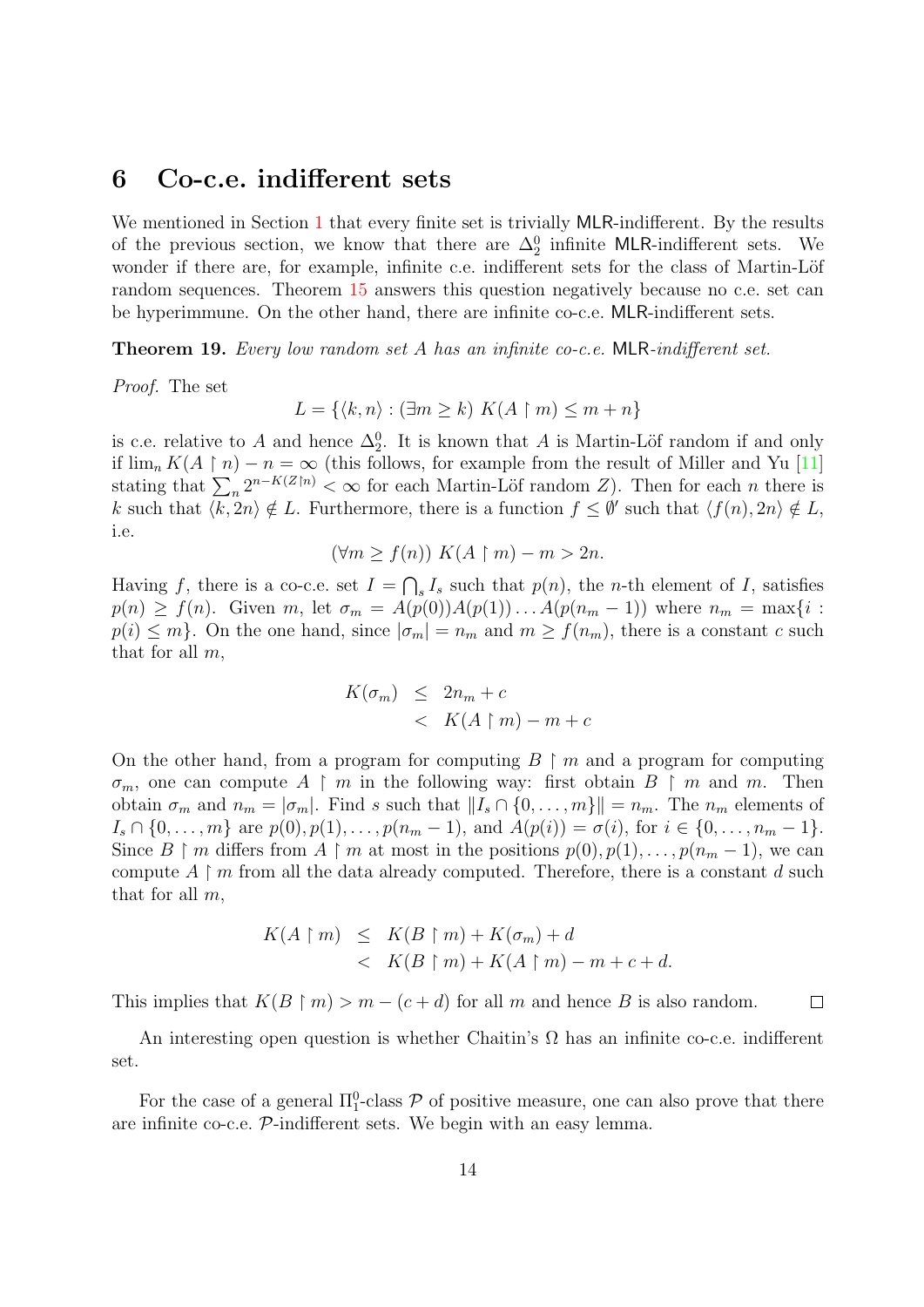**Lemma 20.** Let C be a measurable subset of  $2^{\omega}$ . If  $\mu(\mathcal{C}|\sigma 0) + \mu(\mathcal{C}|\sigma 1) > 1$  then for all n there exists  $\tau$  of length n such that  $\mu(\mathcal{C}|\sigma\tau) + \mu(\mathcal{C}|\sigma\tau) > 1$ .

*Proof.* For  $n = 1$ , suppose  $\mu(\mathcal{C}|\sigma 00) + \mu(\mathcal{C}|\sigma 01) \leq 1$  and  $\mu(\mathcal{C}|\sigma 10) + \mu(\mathcal{C}|\sigma 11) \leq 1$ . Then

$$
2 \geq \mu(C|\sigma 00) + \mu(C|\sigma 01) + \mu(C|\sigma 10) + \mu(C|\sigma 11)
$$
  
= 2( $\mu(C|\sigma 0) + \mu(C|\sigma 1)$ )  
> 2,

and this is a contradiction, so  $\mu(\mathcal{C}|\sigma 00) + \mu(\mathcal{C}|\sigma 01) > 1$  or  $\mu(\mathcal{C}|\sigma 10) + \mu(\mathcal{C}|\sigma 11) > 1$ . Hence, by a simple induction we can prove that for any n, there is  $\tau$  of length n such that  $\mu(\mathcal{C}|\sigma\tau 0) + \mu(\mathcal{C}|\sigma\tau 1) > 1.$  $\Box$ 

<span id="page-14-0"></span>**Theorem 21.** Let  $P$  be a  $\Pi_1^0$ -class of positive measure. There is an infinite co-c.e. set that is  $\mathcal{P}\text{-}indifferent for a \Delta_2^0 set A.$ 

*Proof.* We use the same idea as in the proof of Theorem [11,](#page-7-1) but instead of using  $\emptyset'$  to find (in the odd stages) some  $\sigma$  such that  $\mu(Q_i|\sigma) + \mu(Q_i|\sigma) > 1$ , for some  $\Pi_1^0$ -class  $Q_i$ , we find the first  $\sigma$  in the lexicographic order such that  $\mu(Q_{i,s}|\sigma_0) + \mu(Q_{i,s}|\sigma_1) > 1$ , where  $(Q_{i,s})_{s\in\mathbb{N}}$  is a recursive approximation of  $Q_i$ . Hence, we do not need  $\emptyset'$  anymore and we enumerate  $\overline{I}$ , restraining ourselves from putting into  $\overline{I}$  those positions that are candidates for indifferent points. We use a marker  $n_i$  to indicate the candidate for the *i*-th indifferent point. Each time some marker  $n_i$  has to grow, we ensure that all  $n_k$  for  $k > j$  are properly shifted. By Lemma [20,](#page-13-2) each marker is moved finitely often, so  $\overline{I}$  is well defined and I is infinite. Construction. Let  $(P_s)_{s \in \mathbb{N}}$  be a recursive approximation of the given  $\Pi_1^0$ -class

 $\mathcal{P} = \bigcap_s [P_s]^{\preceq}$ . We computably enumerate  $\overline{I} = \bigcup_s \overline{I}_s$  and we define a  $\Delta_2^0$ -approximation of A.

- Step 0. Let  $\overline{I}_0 = \{0\}$  and  $A_0 = \emptyset$ .
- Step  $s + 1$ .
	- 1. Let  $\mathcal{Q}_{0,s} = [P_s]^{\preceq}$  and  $n_{-1,s} = 0$ .
	- 2. Define  $A_s = \sigma_{0,s}0\sigma_{1,s}0\ldots\sigma_{s,s}0$  in the following way: for  $i = 0,\ldots,s$ :

<span id="page-14-1"></span>(a) Let  $\sigma_{i,s}$  be the least string in  $\mathcal{Q}_{i,s}$  such that

- i.  $\mu(Q_{i,s}|\sigma_{i,s}0) + \mu(Q_{i,s}|\sigma_{i,s}1) > 1$  and ii.  $i + \sum_{j \leq i} |\sigma_{j,s}| \notin \overline{I}_s$
- (b) Set  $\mathcal{Q}_{i+1,s} = (\mathcal{Q}_{i,s} | \sigma_{i,s} 0) \cap (\mathcal{Q}_{i,s} | \sigma_{i,s} 1).$
- <span id="page-14-2"></span>3. Define the first  $s + 1$  candidates for indifferent points at stage  $s + 1$  as

$$
n_{i,s} = i + \sum_{j \leq i} |\sigma_{j,s}|
$$

(for  $i = 0, \ldots, s$ ).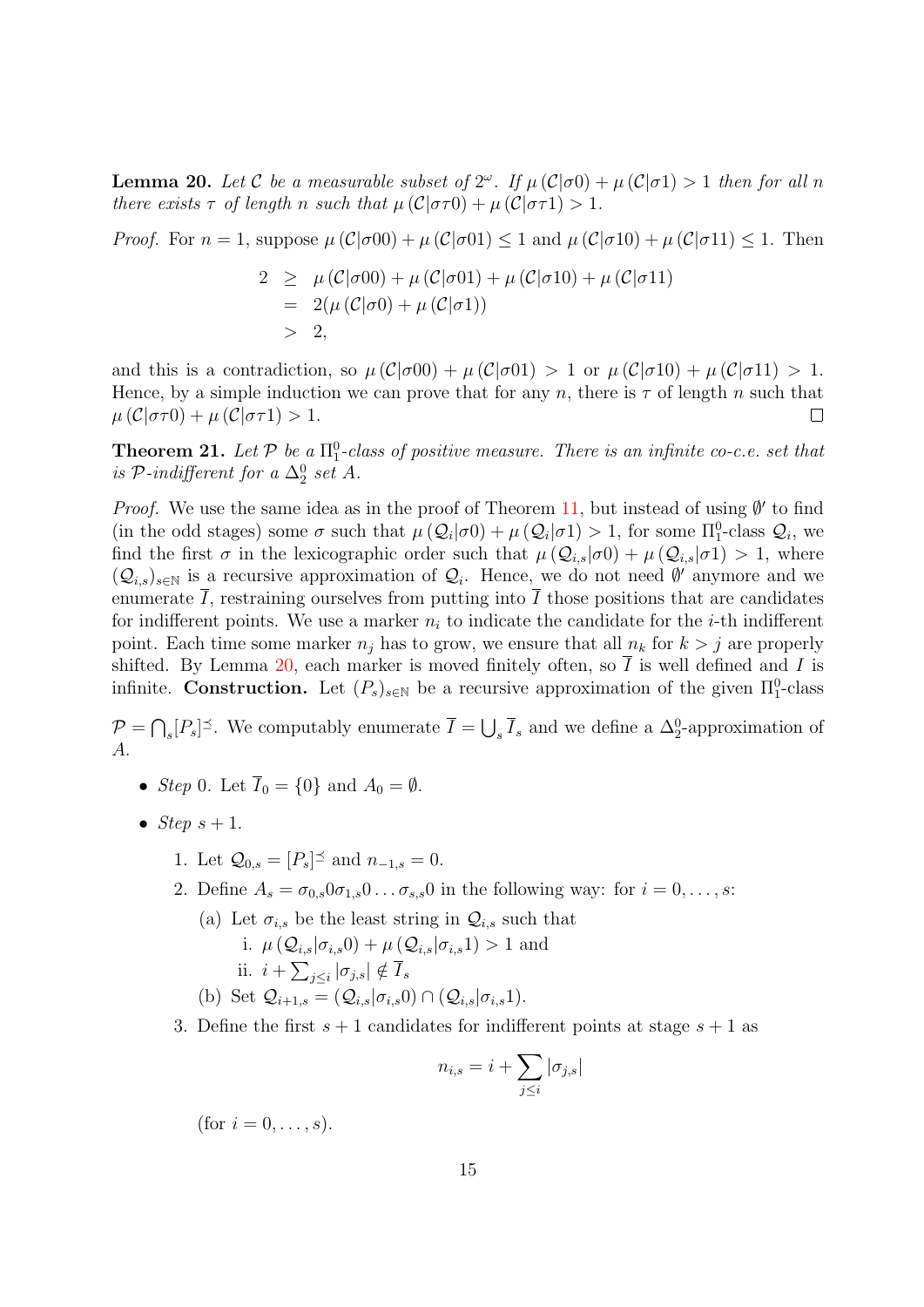4. Define

$$
\overline{I}_{s+1} = \overline{I}_s \cup \bigcup_{0 \le i \le s} \{n_{i-1,s} + 1, \ldots, n_{i,s} - 1\}.
$$

**Verification.** Observe that conditions of steps  $2(a)$  i and  $2(a)$  ii are computable because  $\mathcal{Q}_{i,s}$  is clopen. This is the main difference with respect to the construction of Theorem [11;](#page-7-1) we are forced to consider candidates for the indifferent points, which may change in further stages. Let us analyze the marker  $n_{0,s}$  for successive stages  $s = 0, 1, 2, \ldots$  $s = 0, 1, 2, \ldots$  $s = 0, 1, 2, \ldots$  By Lemma 2 there is a  $\tau$ , such that  $\mu(\mathcal{P}|\tau) > 1/2$  and hence  $\mu(\mathcal{P}|\tau 0) + \mu(\mathcal{P}|\tau 1) > 1$ . We also know by Lemma [20](#page-13-2) that there are extensions of  $\tau$  of every length with the same property. The construction will eventually find some such extension. That is, there is a stage  $s_0$  such that for all  $t \geq s_0$ ,  $\mu(Q_{0,t}|\sigma_{0,t}0) + \mu(Q_{0,t}|\sigma_{0,t}1) > 1$  and the marker for the first indifferent point is stable from stage  $s_0$  on, i.e.  $\sigma_{0,t} = \sigma_{0,s_0}$  and  $n_{0,t} = n_{0,s_0} \notin \overline{I}_t$ . Therefore  $n_{0,s_0}$  is the first indifferent point. By construction we guarantee that  $\mu(Q_{1,t}) > 0$  for all  $t \geq s_0$  and then we can repeat the argument for the candidate to the second indifferent point. By induction it can be shown that every marker will be changed finitely often, that is for each  $i \geq 0$  there is a stage  $s_i$  such that for all  $t \geq s_i$ ,  $\sigma_{i,t} = \sigma_{i,s_i}$  and  $n_{i,t} = n_{0,s_i} \notin I_t$ . Since each time we detect two consecutive candidates for indifferent points  $n_{i,s}$ ,  $n_{i+1,s}$ , we enumerate into  $\overline{I}$  all *n* such that  $n_{i,s} < n < n_{i+1,s}$ , we finally have  $I = \{n_{0,s_0}, n_{1,s_1}, n_{2,s_2}, \dots\}$ . By construction, I is an infinite co-c.e. set indifferent for the set  $A = \sigma_{0,s_0} 0 \sigma_{1,s_1} 0 \sigma_{2,s_2} 0 \cdots = \lim_s A_s \in \mathcal{P}$ .  $\Box$ 

Theorem [21](#page-14-0) constructs a co-c.e. that is  $\mathcal{P}$ -indifferent for a single  $\Delta_2^0$  sequence in  $\mathcal{P}$ . One can modify the proof to obtain a co-c.e. set that is  $P$ -indifferent for most sequences in  $P$ .

<span id="page-15-0"></span>**Theorem 22.** For any  $\varepsilon > 0$  and any  $\Pi_1^0$ -class  $P$ , there is an infinite co-c.e. set I such that

 $\mu(\lbrace A \in \mathcal{P}: I \text{ is not } \mathcal{P}\text{-}indifferent for } A \rbrace) < \varepsilon.$ 

*Proof.* The construction is similar to the one from Theorem [21.](#page-14-0) Let  $(P_s)_{s\in\mathbb{N}}$  be a recursive approximation of the given  $\Pi_1^0$ -class  $\mathcal{P} = \bigcap_s \mathcal{P}_s$ , where  $\mathcal{P}_s = [P_s]^{\preceq}$ . We computably enumerate  $\overline{I} = \bigcup_{s} \overline{I}_{s}$ .

- Step 0. Let  $\overline{I}_0 = \{0\}.$
- Step s + 1. Let  $n_{-1,s} = 0$ . For  $i = 0, \ldots, s$  define  $n_{i,s}$ , the new marker for the i-th indifferent point, as the least number  $n > n_{i-1,s}$  such that

1. 
$$
n \notin \overline{I}_s
$$
 and  
2.  $\mu({A \in \mathcal{P}_s : \mu(\mathcal{P}_s | (A \upharpoonright n)) < 1 - 2^{-2i-3}}) < 2^{-2i-3}$ .

Define

$$
\overline{I}_{s+1} = \overline{I}_s \cup \bigcup_{0 \leq i \leq s} \{n_{i-1,s} + 1, \ldots, n_{i,s} - 1\}.
$$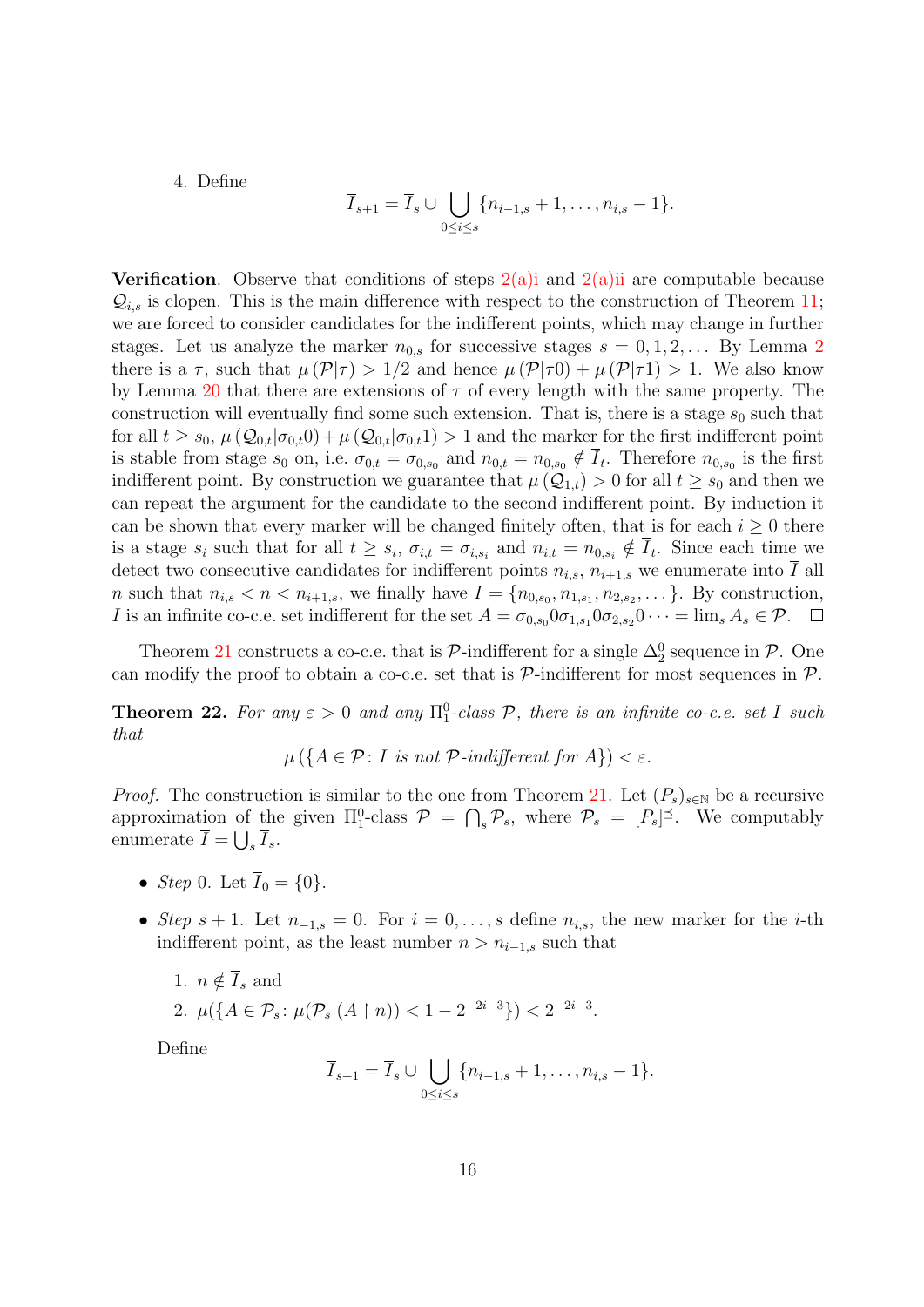Verification. Let us see that  $n_{i,s}$ , the candidate for the *i*-th indifferent point, eventually stabilizes. By Lemma [3,](#page-2-1) there is a  $k_i$  such that for all  $k \geq k_i$ ,

$$
\mu(\{A \in \mathcal{P} \colon \mu(\mathcal{P} | (A \restriction k)) < 1 - 2^{-2i - 3}\}) < 2^{-2i - 3}/2.
$$

Taking  $s_i$  large enough that  $\mu(\mathcal{P}_{s_i} \setminus \mathcal{P}) < 2^{-2i-3}/2$ , we have that for any  $s \geq s_i$ ,

$$
\mu(\{A \in \mathcal{P}_s \colon \mu(\mathcal{P}_s | (A \upharpoonright k)) < 1 - 2^{-2i - 3}\}) < 2^{-2i - 3}.
$$

Now assume, by induction, that  $n_{i-1,s}$  has stabilized. If  $s \geq s_i$  and  $n_{i,s} \geq k_i$ , then  $n_{i,s}$  has also stabilized. Hence, its value changes only finitely often. Taking  $n_i = \lim_{s} n_{i,s}$ , we have shown that  $I = \{n_0, n_1, n_2, \dots\}$  is infinite. By construction, it is a co-c.e. set.

Now we ask, for how many  $A \in \mathcal{P}$  is  $A[n_i \leftarrow 1 - A(n_i)]$  not in  $\mathcal{P}$ ? If  $\mu(\mathcal{P} | (A \restriction n_i)) \geq$  $1-2^{-2i-3}$ , then the probability that  $A[n_i \leftarrow 1 - A(n_i)] \notin \mathcal{P}$  is at most  $2^{-2i-3}$ . Thus by the choice of  $n_i$ ,

$$
\mu(\{A \in \mathcal{P} \colon A[n_i \leftarrow 1 - A(n_i)] \notin \mathcal{P}\}) \le 2^{-2i-3}\mu(\mathcal{P}) + 2^{-2i-3} \le 2^{-2i-2}.
$$

In other words,  $\{n_i\}$  is P-indifferent for all  $A \in \mathcal{P}$  except a set of measure at most  $2^{-2i-2}$ . We prove, by induction, that  $\{n_0, n_1, \ldots, n_i\}$  is P-indifferent for all  $A \in \mathcal{P}$  except a set of measure  $\sum_{k=0}^{i} 2^{-k-2}$ . For  $i = 0$ , it is immediate from the previous calculation. Assume that it is true for  $i-1$ . Take  $A \in \mathcal{P}$  for which  $\{n_0, n_1, \ldots, n_{i-1}\}$  is indifferent. If  ${n_0, n_1, \ldots, n_i}$  is not indifferent for A, then there is a  $B \in \mathcal{P}$  such that A and B agree except on  $\{n_0, n_1, \ldots, n_{i-1}\}$ , but  $B[n_i \leftarrow 1 - B(n_i)] \notin \mathcal{P}$ . The measure of sequences  $B \in \mathcal{P}$ with the latter property is at most  $2^{-2i-2}$  and each agrees with  $2^i$  sequences A except on  ${n_0, n_1, \ldots, n_{i-1}}$ . Therefore, there are at most  $2^{i}2^{-2i-2} = 2^{-i-2}$  sequences A for which  ${n_0, n_1, \ldots, n_{i-1}}$  is indifferent but  ${n_0, n_1, \ldots, n_i}$  is not. This proves the claim.

Take  $A \in \mathcal{P}$ . If  $\{n_0, n_1, \ldots, n_i\}$  is  $\mathcal{P}$ -indifferent for A, for all i, then I is  $\mathcal{P}$ -indifferent for A. This is because  $\mathcal P$  is a closed set: if B agrees with A on I, then it is the limit of elements of  $P$ , hence also in  $P$ . Thus,

$$
\mu(\lbrace A \in \mathcal{P} \colon I \text{ is not } \mathcal{P}\text{-indifferent for } A \rbrace) \le \sum_{k=0}^{\infty} 2^{-k-2} = 1/2.
$$

Finally, let  $I_i = \{n_i, n_{i+1}, n_{i+2}, \dots\}$ , which is again an infinite co-c.e. set. By the same reasoning as above,

$$
\mu(\lbrace A \in \mathcal{P} \colon I_i \text{ is not } \mathcal{P}\text{-indifferent for } A \rbrace) \leq 2^{-2i-1}.
$$

For large enough i, we have  $2^{-2i-1} < \varepsilon$ .

<span id="page-16-0"></span>Recall that a sequence is 2-random if it is Martin-Löf random relative to  $\emptyset'$ . By analyzing the previous proof, we will show that there is an infinite co-c.e. set  $I$  that is indifferent for every 2-random sequence with respect to the class of Martin-Löf random sequences. It is natural to ask if there is an infinite  $I \subseteq \mathbb{N}$  indifferent for every 2-random sequence with respect to the class of 2-random sequences; by relativizing Theorem [14,](#page-9-1) we can show that this is impossible.

 $\Box$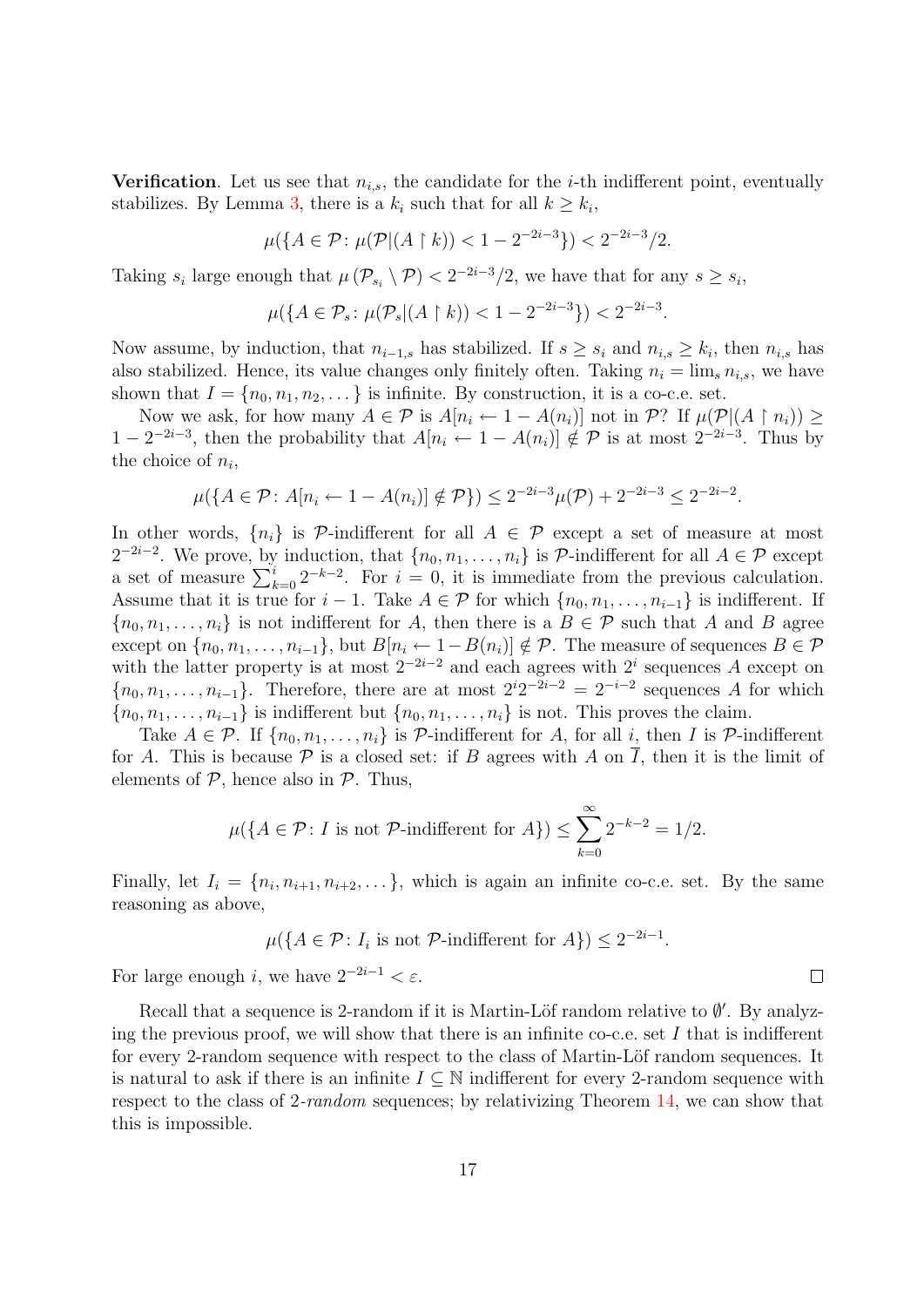**Corollary 23.** There is an infinite co-c.e. set I that is MLR-indifferent for every 2-random sequence.

*Proof.* Let I be the infinite co-c.e. set given by the proof above applied to  $\mathcal{P} = 2^{\omega} \setminus [R_1]^{\leq}$ . We claim that I is MLR-indifferent for every 2-random sequence. Fix i. Using  $\emptyset'$ , we can find an s such that  $\mu(\mathcal{P}_s \setminus \mathcal{P}) \leq 2^{-2i-1}$ . Let

$$
\mathcal{G}_i = \{ A \in \mathcal{P}_s \colon I_i \text{ is not } \mathcal{P}\text{-indifferent for } A \}.
$$

If  $I_i$  is not P-indifferent for A, then some finite subset of  $I_i$  is not P-indifferent for A; this follows from the closure of  $P$ . So  $\mathcal{G}_i$  is a  $\Sigma_1^0[\emptyset']$ -class uniformly in *i*. Furthermore,

$$
\mu(\mathcal{G}_i) \leq \mu(\mathcal{P}_s \setminus \mathcal{P}) + \mu(\lbrace A \in \mathcal{P} : I_i \text{ is not } \mathcal{P}\text{-indifferent for } A \rbrace)
$$
  

$$
\leq 2^{-2i-1} + 2^{-2i-1} = 2^{-2i} \leq 2^{-i}.
$$

So  $(\mathcal{G}_i)_{i\in\mathbb{N}}$  is a Martin-Löf test relative to  $\emptyset'$ . Hence, if  $A \in \mathcal{P}$  is 2-random, then  $I_i$  is P-indifferent for A, for some i. Now assume that B agrees with A on  $\overline{I}$ . Then there is a B' that agrees with A on  $I_i$  and differs from B on a finite set. Because  $I_i$  is  $P$ -indifferent for A, we have  $B' \in \mathcal{P}$ , so B' is random. Thus B is also random. Therefore, I is MLR-indifferent for any 2-random  $A \in \mathcal{P}$ .

We still must handle the case of a 2-random  $A \notin \mathcal{P}$ . Consider the  $\Sigma_1^0$ -classes

$$
\mathcal{S}_i = \left\{ X : \text{no } A \in \mathcal{P} \text{ agrees with } X \text{ on } \overline{\{0, \ldots, i\}} \right\}.
$$

It follows from Lemma [2](#page-2-0) that  $\lim_{i} \mu(\mathcal{S}_i) = 0$ . Using  $\emptyset'$ , we can pick out a subsequence  $(\mathcal{S}_{i_m})_{m\in\mathbb{N}}$  such that  $\mu(\mathcal{S}_{i_m}) \leq 2^{-m}$ , making it a Martin-Löf test relative to  $\emptyset'$ . So, if A is 2-random (in fact, it is enough for A to be weakly 2-random), then there is an  $A' \in \mathcal{P}$ that differs from A on a finite set. But this means that  $A' \in \mathcal{P}$  is 2-random, so I is MLR-indifferent for  $A'$ . Therefore,  $I$  is MLR-indifferent for  $A$ .  $\Box$ 

### <span id="page-17-0"></span>7 Indifference for being absolutely normal

In Theorem [21](#page-14-0) we showed that for any  $\Pi_1^0$ -class of positive measure  $P$ , there is a co-c.e.  $P$ -indifferent set. The next results uses the same technique but starting from a rather simpler class of reals  $\mathcal C$  and constructing a computable  $\mathcal C$ -indifferent set. The key point in this construction is that the class  $\mathcal C$  may not only be computably approximated, but the error at each step of the approximation may be computably bounded.

<span id="page-17-1"></span>**Theorem 24.** Let C be a  $\Pi_1^0$ -class with positive measure and let  $(\mathcal{C}_i)_{i\in\mathbb{N}}$  be a computable approximation of clopen sets such that  $C = \bigcap_i C_i$ . Let  $r: \mathbb{N} \to \mathbb{Q}$  be computable such that  $\mu(C_i \setminus C) \leq r(i)$  and  $\lim_i r(i) = 0$ . Then there is an infinite computable set that is *C*-indifferent for a computable  $A \in \mathcal{C}$ .

*Proof.* Uniformly in s we define  $(\mathcal{C}_{s,i})_{i\in\mathbb{N}}$ , a c.e. sequence of finite clopen sets, a string  $\sigma_s \in 2^{<\omega}$  and a function  $r_s : \mathbb{N} \to \mathbb{Q}$  such that: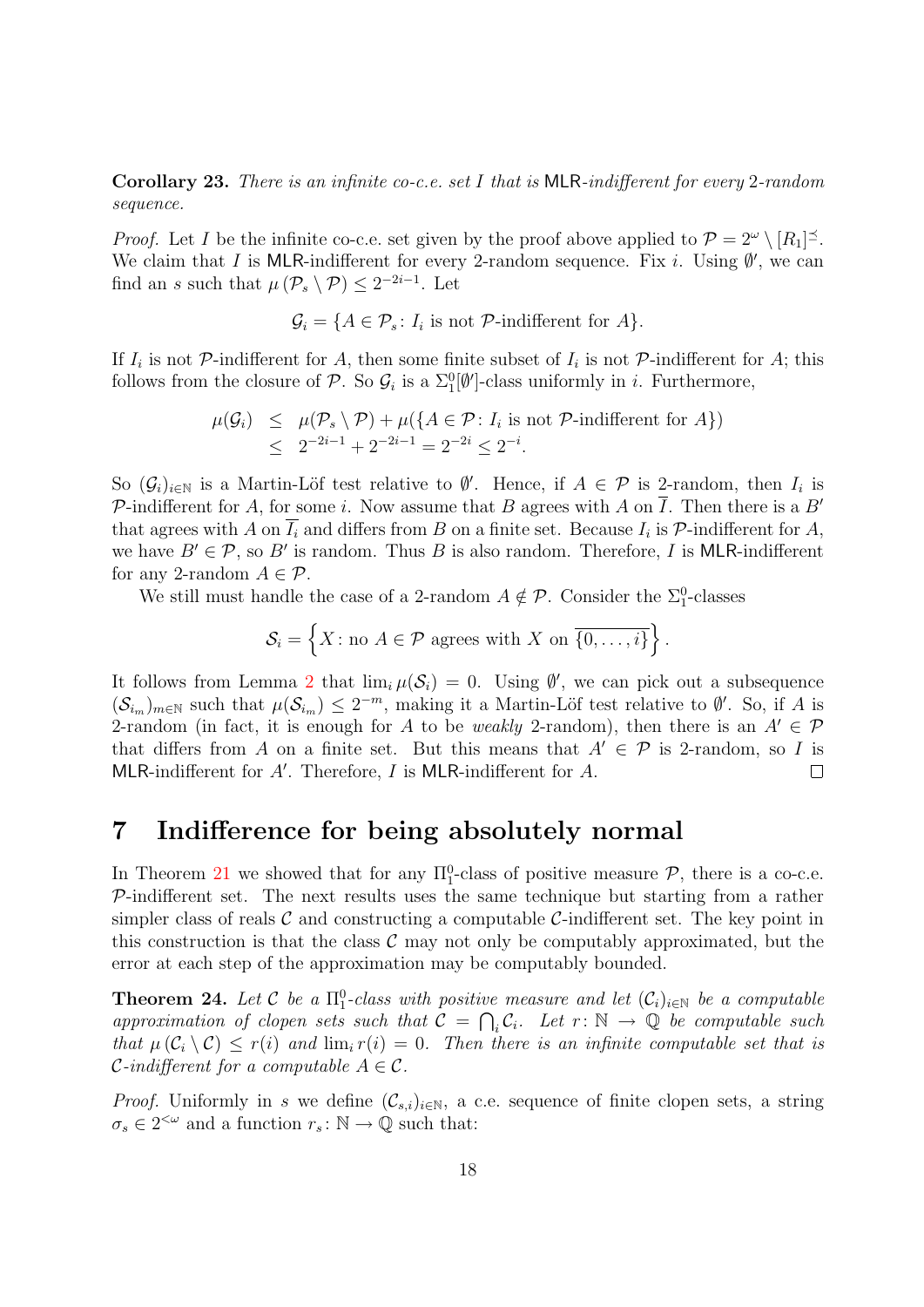- <span id="page-18-1"></span>1.  $\mu(\mathcal{C}_s) > 0$ ;
- <span id="page-18-2"></span>2. for all  $h_1, \ldots, h_s \in \{0, 1\}, \sigma_1 h_1 \ldots \sigma_s h_s C_s \subseteq \mathcal{C};$
- <span id="page-18-0"></span>3. for any i,  $\mu(\mathcal{C}_{s,i} \setminus \mathcal{C}_s) \leq r_s(i)$  and  $\lim_i r_s(i) = 0$ ;

where  $\mathcal{C}_s = \bigcap_i \mathcal{C}_{s,i}$ .

Construction. We define the required objects by stages:

- Step 0. Let  $\mathcal{C}_0 = \mathcal{C}$  and  $r_0 = r$ .
- Step s+1. Suppose  $\sigma_1, \ldots, \sigma_s, \mathcal{C}_0, \ldots, \mathcal{C}_s$  and  $r_0, \ldots, r_s$  satisfying conditions 1–3 have already been defined. Do the following search for  $n = 1, 2, 3...$  At stage n:
	- Let  $\sigma$  be the *n*-th string in the length-lexicographic order.
	- Let m be the least number such that  $r_s(m) \leq 2^{-|\sigma|-2}$ .
	- If  $\mu(\mathcal{C}_{s,m}|\sigma) \leq 3/4$  then go to stage  $n+1$ ; else terminate the search.

Define

$$
\sigma_{s+1} = \sigma;
$$
  
\n
$$
\mathcal{C}_{s+1,i} = \mathcal{C}_{s,i} | \sigma_{s+1} 0 \cap \mathcal{C}_{s,i} | \sigma_{s+1} 1;
$$
  
\n
$$
r_{s+1} = 2^{|\sigma_{s+1}|+2} r_s.
$$

**Verification.** The search of step  $s + 1$  must eventually terminate because by Lemma [2](#page-2-0) there is a string  $\sigma$  with  $\mu(\mathcal{C}_s|\sigma) > 3/4$  and hence  $\mu(\mathcal{C}_{s,m}|\sigma) > 3/4$  for all m. Suppose at step  $s + 1$  we find string  $\sigma = \sigma_{s+1}$  such that  $r_s(m) \leq 2^{-|\sigma|-2}$  and  $\mu(\mathcal{C}_{s,m}|\sigma) > 3/4$ . Then

$$
\mu\left(\mathcal{C}_s \cap [\sigma]^{\preceq}\right) \geq \mu\left(\mathcal{C}_{s,m} \cap [\sigma]^{\preceq}\right) - r_s(m)
$$
  
> 3 \cdot 2^{-|\sigma|-2} - 2^{-|\sigma|-2}  
= 2^{-|\sigma|-1}

and therefore  $\mu(\mathcal{C}_s|\sigma) > 1/2$ . Then

$$
\begin{array}{rcl}\n\mu\left(\mathcal{C}_{s+1}\right) & = & \mu\left(\mathcal{C}_{s}|\sigma 0 \cap \mathcal{C}_{s}|\sigma 1\right) \\
& \geq & \mu\left(\mathcal{C}_{s}|\sigma 0\right) + \mu\left(\mathcal{C}_{s}|\sigma 1\right) - 1 \\
& = & 2\mu\left(\mathcal{C}_{s}|\sigma\right) - 1 \\
& > 0.\n\end{array}
$$

This shows that condition [1](#page-18-1) is true. Since both  $\sigma 0C_{s+1}$  and  $\sigma 1C_{s+1}$  are included in  $C_s$ , condition [2](#page-18-2) is also verified. To verify condition [3,](#page-18-0) let  $\mathcal{A}_i = \mathcal{C}_{s,i} | \sigma 0$ ,  $\mathcal{A} = \bigcap_i \mathcal{A}_i$ ,  $\mathcal{B}_i = \mathcal{C}_{s,i} | \sigma 1$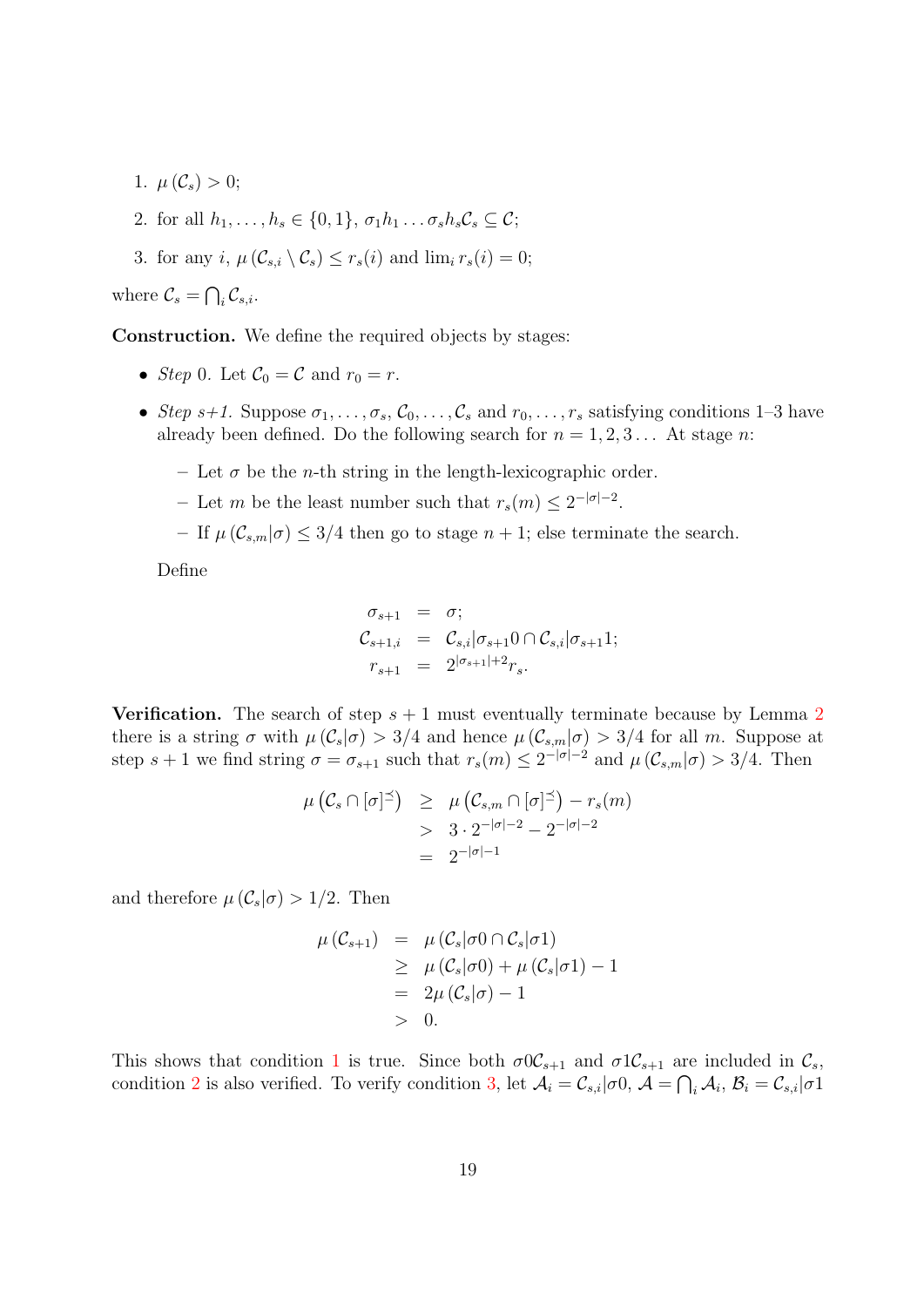and  $\mathcal{B} = \bigcap_i \mathcal{B}_i$ . Since  $(\mathcal{A}_i \cap \mathcal{B}_i) \setminus (\mathcal{A} \cap \mathcal{B}) \subseteq (\mathcal{A}_i \setminus \mathcal{A}) \cup (\mathcal{B}_i \setminus \mathcal{B})$  then

$$
\mu(C_{s+1,i} \setminus C_{s+1}) = \mu((\mathcal{A}_i \cap \mathcal{B}_i) \setminus (\mathcal{A} \cap \mathcal{B}))
$$
  
\n
$$
\leq \mu(\mathcal{A}_i \setminus \mathcal{A}) + \mu(\mathcal{B}_i \setminus \mathcal{B})
$$
  
\n
$$
= \mu((C_{s,i} \setminus C_s)|\sigma 0) + \mu((C_{s,i} \setminus C_s)|\sigma 1)
$$
  
\n
$$
\leq 2^{|\sigma|+2} \mu(C_{s,i} \setminus C_s)
$$
  
\n
$$
\leq 2^{|\sigma|+2} r_s(i)
$$
  
\n
$$
= r_{s+1}(i).
$$

Finally, we define  $A = \sigma_1 0 \sigma_2 0 \sigma_3 0 \ldots$  and we have that  $\sigma_1 h_1 \sigma_2 h_2 \sigma_3 h_3 \cdots \in \mathcal{C}$  for any  $h_i \in \{0,1\}$ . Hence, for  $i \geq 1$  we define  $n_i = i-1+\sum_{1 \leq s \leq i} |\sigma_s|$  and we define the computable C-indifferent set as  $\{n_1, n_2, n_3 \dots\}$ .  $\Box$ 

The idea of *normality* for reals is that every digit and block of digits appears equally frequent in its expansion for base q. Of course, this definition depends on the base. Absolutely normal reals are normal in every base. More precisely, a real  $A$  is normal in base  $q$ if for every word  $\gamma \in \{0, \ldots, q-1\}$ 

$$
\lim_{n \to \infty} Q(A, q, \gamma, n)/n = q^{-|\gamma|},
$$

where  $Q(A, q, \gamma, n)$  denotes the number of occurrences of the word  $\gamma$  in the first n digits after the fractional point in the expansion of A in the base of  $q$ . A is absolutely normal if it is normal to every base  $q \geq 2$ . Let AN be the class of all absolutely normal reals. Each random real is absolutely normal, but the reverse is not true.

An exponential complexity bound for computing an absolutely normal number follows from the work of Lutz [\[9\]](#page-21-12), Ambos-Spies, Terwjin and Zheng [\[2\]](#page-20-4) and Ambos-Spies and Mayordomo [\[1\]](#page-20-5) on reals that are random with respect to polynomial-time martingales (i.e., no polynomial-time computable martingale succeeds on such a real). On the one hand, one can formulate a quadratic-time computable martingale which succeeds on all reals in [0, 1] that are not absolutely normal. Therefore, being  $n^2$ -computably random already implies being absolutely normal. On the other hand, they show that there exist  $n^2$ -computably random sequences computable in exponential time.

A direct construction of computable absolutely normal reals was shown in [\[3,](#page-20-6) [4\]](#page-20-7). The construction is based on the existence of a sequence  $(\mathcal{D}_i)_{i\in\mathbb{N}}$  such that  $\mathcal{D}_{i+1}\subseteq\mathcal{D}_i\subseteq[0,1],$ and such that  $\mathcal{D} = \bigcap_i \mathcal{D}_i$  has positive measure and only contains absolutely normal reals. Each  $\mathcal{D}_i$  is the union of finitely many intervals with rational endpoints. Furthermore, the whole sequence is computable, in the sense that we can bound the error at each step, i.e. there is a computable function  $r: \mathbb{N} \to \mathbb{Q}$  such that  $\mu(\mathcal{D}_i \setminus \mathcal{D}) \leq r(i)$  and  $\lim_i r(i) = 0$ . Moreover, each  $(\mathcal{D}_i)_{i\in\mathbb{N}}$  is uniformly computably, that is, there are computable functions  $f: \mathbb{N} \times \mathbb{N} \to \mathbb{Q} \cap [0,1]$  and  $g: \mathbb{N} \to \mathbb{N}$  such that

$$
\mathcal{D}_i = \bigcup_{j=1}^{g(i)} (f(i,j), f(i,j+1)).
$$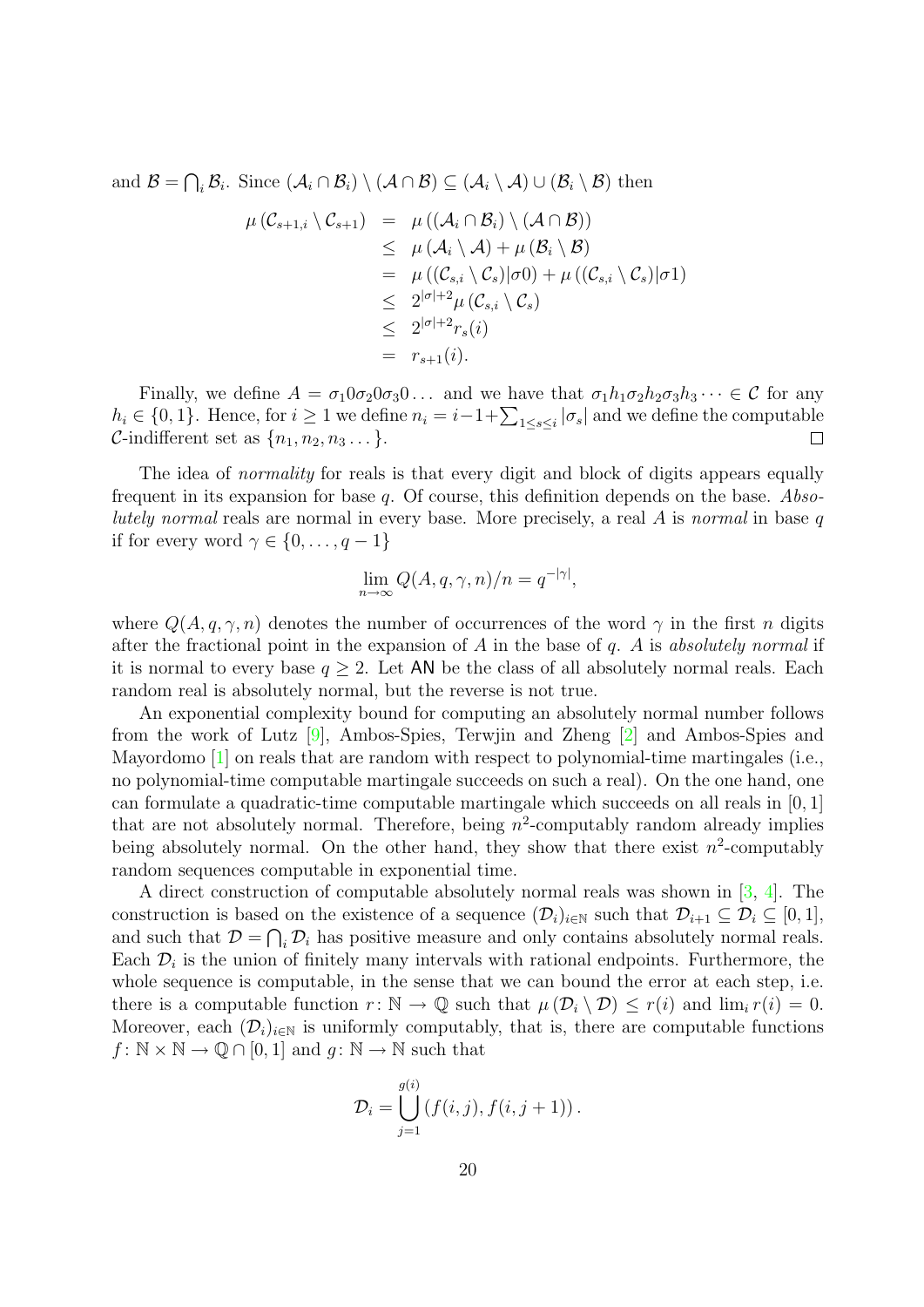Now, there is nothing special in Theorem [24](#page-17-1) requiring  $C_i$  to be clopen instead of finite sets of intervals with rational endpoints. One could replace C and  $(\mathcal{C}_i)_{i\in\mathbb{N}}$  with the sets D and  $(\mathcal{D}_i)_{i\in\mathbb{N}}$  described above and the same argument goes through. Then, we obtain the following result:

<span id="page-20-0"></span>Corollary 25. There is an infinite computable AN-indifferent set for a computable set.

Proof. Immediate from Theorem [24](#page-17-1) and the discussion above.

This also shows that there are absolutely normal reals not only in the degree 0, but in each Turing degree, in fact, in each non-trivial many-one degree. This, of course, is false for random reals.

 $\Box$ 

<span id="page-20-1"></span>**Corollary 26.** For every  $A \notin \{\emptyset, \mathbb{N}\}\$ , there is an absolutely normal real B such that  $A \equiv_m B$ .

*Proof.* By Corollary [25,](#page-20-0) let  $I = \{n_0, n_1, n_2, \dots\}$  be an infinite computable AN-indifferent set for a computable  $\tilde{B}$ . Let  $A \in 2^{\omega}$  and define  $B$  in the following way:  $B(n_i) = A(i)$  for all  $i \in \mathbb{N}$  and  $B(n) = B(n)$  if  $n \notin I$ . Since B is absolutely normal, B also is. By construction it is clear that  $A \leq_m B$ , and if  $A \notin \{\emptyset, \mathbb{N}\}, B \leq_m A$ .  $\Box$ 

Acknowledgements: We thank anonymous referees for their comments and detailed suggestions. André Nies acknowledges Marsden–03–UOA–130.

# References

- <span id="page-20-5"></span>[1] Klaus Ambos-Spies and Elvira Mayordomo. Resource bounded measure and randomness. In A. Sorbi, editor, Complexity Logic and Recursion Theory, pages 1–47. Marcel Dekker, New York NY, 1997.
- <span id="page-20-4"></span>[2] Klaus Ambos-Spies, Sebastiaan Terwijn, and Xizhong Zheng. Resource bounded randomness and weakly complete problems. Theoretical Computer Science, 172:195–207, 1997.
- <span id="page-20-6"></span>[3] Verónica Becher and Santiago Figueira. An example of a computable absolutely normal number. Theoretical Computer Science, 270:947–958, 2002.
- <span id="page-20-7"></span>[4] Verónica Becher, Santiago Figueira, and Rafael Picchi. Turing's unpublished algorithm for normal numbers. Theoretical Computer Science, 70:126–138, 2007.
- <span id="page-20-3"></span>[5] Péter Gács. Every set is reducible to a random one. *Information and Control*, 70:186– 192, 1986.
- <span id="page-20-2"></span>[6] Carl Jockusch Jr. and Robert I. Soare.  $\Pi_1^0$  classes and degrees of theories. Transactions of the American Mathematical Society, 173:33–56, 1972.